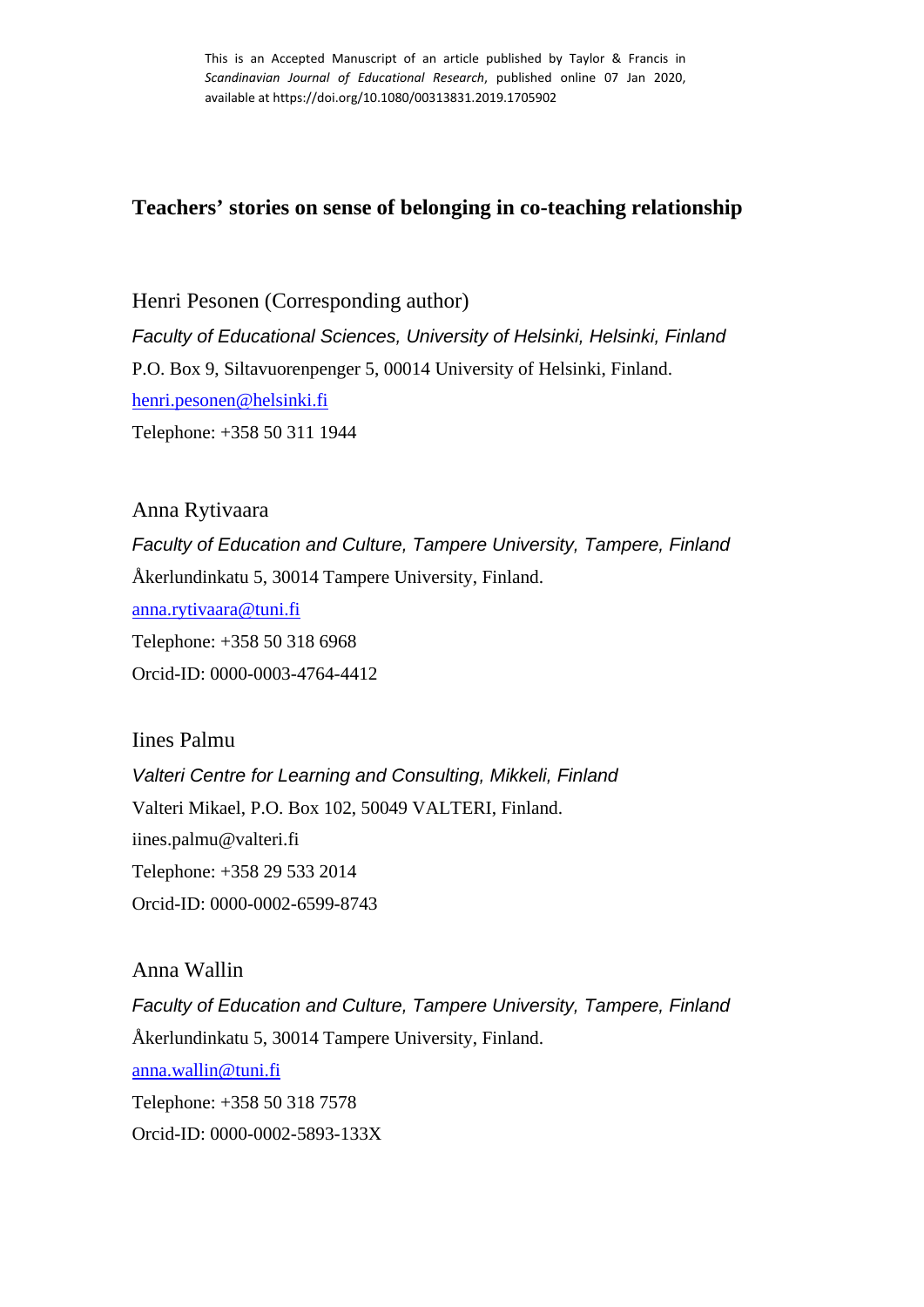# **Teachers' stories on sense of belonging in co-teaching relationship**

The aim of this article was to examine primary school teachers' perceptions about their sense of belonging in co-teaching. We were particularly interested in investigating the factors which enhance or hinder teachers' sense of belonging in their co-teaching relationships. The data were collected using the method of empathy-based stories (MEBS) consisting of frame stories with a variation in whether a co-teaching situation was experienced as positive or negative. Qualitative analysis of the stories revealed that teachers' sense of belonging was constructed through three dimensions: 1) teachers' work practices, 2) mutual relationship, and 3) individual characteristics. The findings contribute to the literature by demonstrating that a sense of belonging in co-teaching is a multidimensional phenomenon that is built in a close collegial relationship between teachers. The study adds a new micro-level perspective on how teachers' sense of belonging is constructed between two co-teachers.

Keywords: co-teaching; co-teaching relationship; sense of belonging; teacher stories, method of empathy-based stories

#### **Introduction**

Successful co-teaching is based on teachers' mutual and collegial relationship (Pratt 2014; Rytivaara, 2012). A co-teaching relationship comprises characteristics such as mutual respect for a colleague's professional knowledge, skills and experience (Rytivaara, Pulkkinen, & de Bruin, 2019). Some scholars have compared this relationship to marriage due to its nature of learning to work together and accept the characteristics of their colleague (see Howard & Potts, 2009; Murawski, 2008). Thus, it is not surprising that the greatest challenge teachers experience regarding co-teaching is related to the relationship with their co-teaching partner rather than actual teaching (see e.g., Fluijt, Bakker, & Struyf, 2016).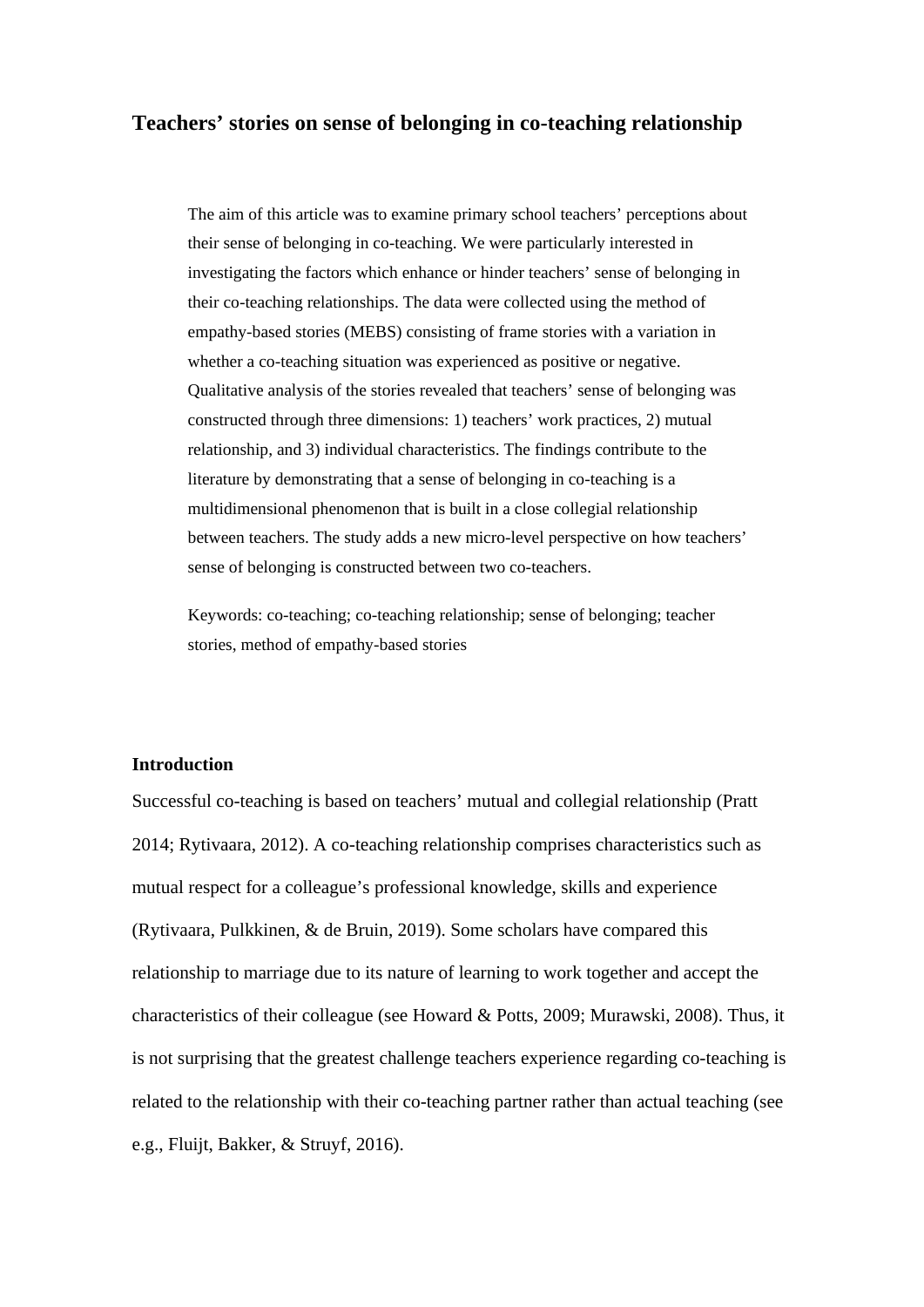The characteristics of co-teaching relationship appear to be close to a teacher's sense of belonging at work, such as feeling accepted, supported and respected by a colleague (e.g., Baumeister & Leary, 1995; Nislin & Pesonen, 2018). Teachers with a strong sense of belonging in their immediate working environment have a better overall level of well-being (e.g., Juvonen, 2006; Skaalvik & Skaalvik, 2011) and motivation (e.g., Osterman, 2000). Moreover, teachers with a strong sense of belonging can enhance a school climate that supports children's sense of belonging (Juutinen, 2018; Pesonen, 2016). However, while sense of belonging has been explored among schoolaged children (e.g., Fredrickson, Simmonds, Evans, & Soulsby, 2007; Furrer & Skinner, 2003; Lindsay, 2007; Schnorr, 1997; Williams & Downing, 1998) and university students (e.g. Freeman, Anderman, & Jensen 2010; Gizir, 2018; Hoffman, Richmond, Morrow, & Salomone, 2002), the few studies on teachers have focused on their sense of belonging within teachers' wider working environment (Skaalvik & Skaalvik, 2011; Nislin & Pesonen, 2018). Thus, literature on teachers' sense of belonging in collegial relationships is scarce.

To fill this research gap, the purpose of this study is to examine how teachers' sense of belonging is constructed in collegial relationships. We focused on primary school teachers' perceptions about their sense of belonging in co-teaching. The data were collected using the method of empathy-based stories (MEBS) (Wallin, Koro-Ljungberg, & Eskola, 2018) to address the following questions:

- (1) Which factors enhance teachers' sense of belonging in co-teaching relationships?
- (2) Which factors hinder teachers' sense of belonging in co-teaching relationships?

By examining teachers' stories on their co-teaching practices, our study illustrates how teachers' sense of belonging is constructed through these relational practices. Moreover,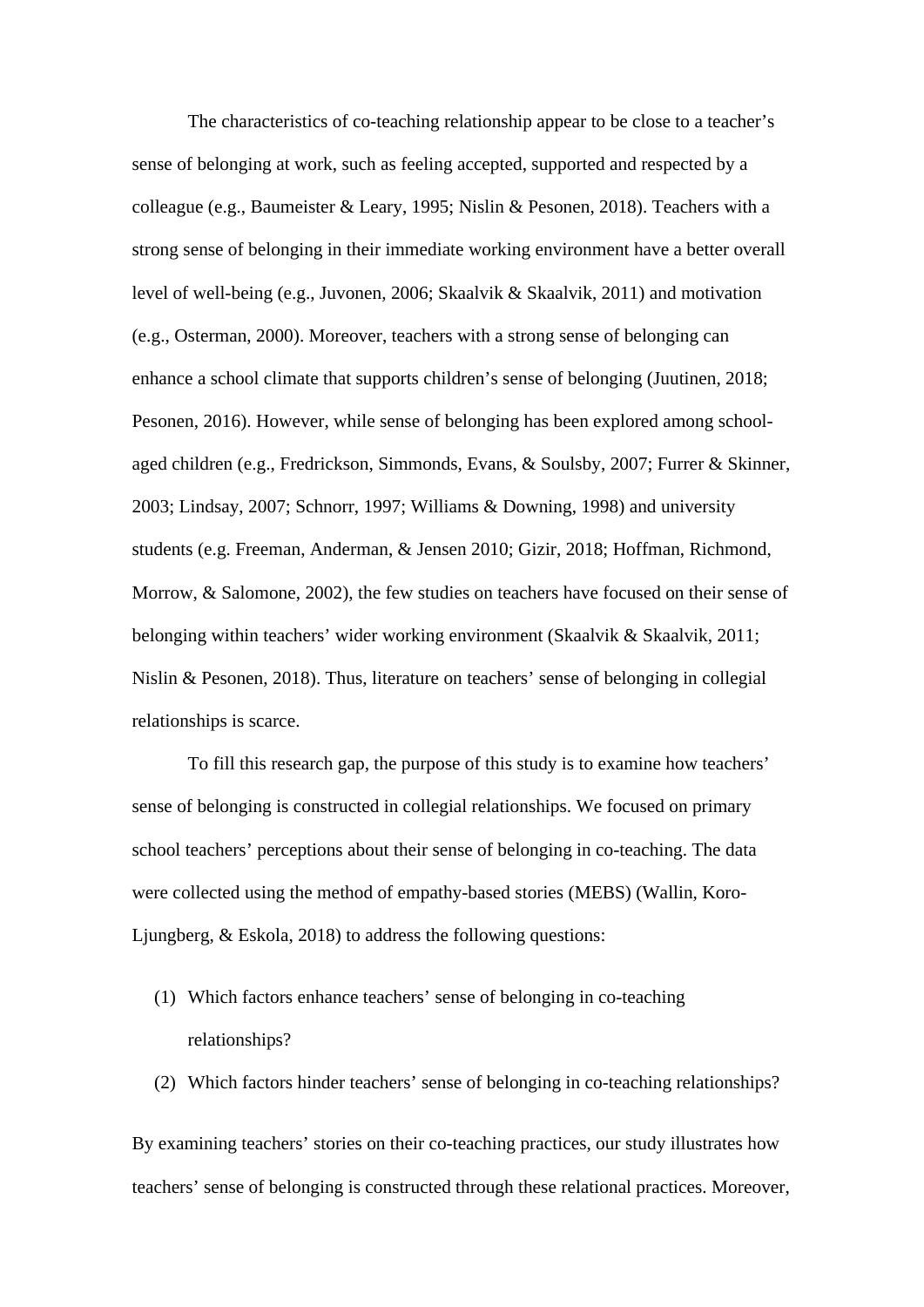the findings from this new context, co-teaching, will add to the theoretical model of teachers' sense of belonging. The study will also provide practical implications about relational school practices which can improve teachers' sense of belonging not only in co-teaching but also in a wider school community.

# *Teachers' sense of belonging*

Sense of belonging refers to the extent to which an individual feels socially connected, respected, accepted, supported and included by other people in various social contexts (Baumeister & Leary, 1995; Hagerty, Lynch-Sauer, Patusky, Bouwsema, & Collier, 1992). In a school context, the concept refers to the extent to which teachers feel respected and supported by their colleagues. Sense of belonging is a basic human need (Maslow, 1962) and is essential to human motivation (see e.g., Deci & Ryan, 2000). People want to be socially connected to other people and part of a group throughout life (e.g., circle of friends, family, colleagues). People who have close relationships with others and experience a sense of belonging perform better mentally and physically (Baumeister & Leary, 1995; Juvonen, 2006; Pesonen, Kontu, Saarinen, & Pirttimaa, 2015). On the contrary, the lack of a sense of belonging can cause serious illness (e.g., depression) (Juvonen, 2006; Pesonen et al., 2015; Pesonen, 2016).

As sense of belonging has mostly been studied from students' perspectives (e.g., Faircloth & Hamm, 2005; Freeman, Andermand & Jensen, 2010; Furrer & Skinner, 2003 Gizir, 2018; Hoffman et al., 2002; Pesonen, 2016), we adapted Juvonen's model of students' sense of belonging at school as a conceptual framework in our study, along with earlier studies on teachers' sense of belonging at work (e.g., Skaalvik & Skaalvik, 2011). Figure 1 depicts our conceptual model, which involves teachers' (1) relationships with colleagues, (2) relationship with the school climate, and (3) relationships with leadership.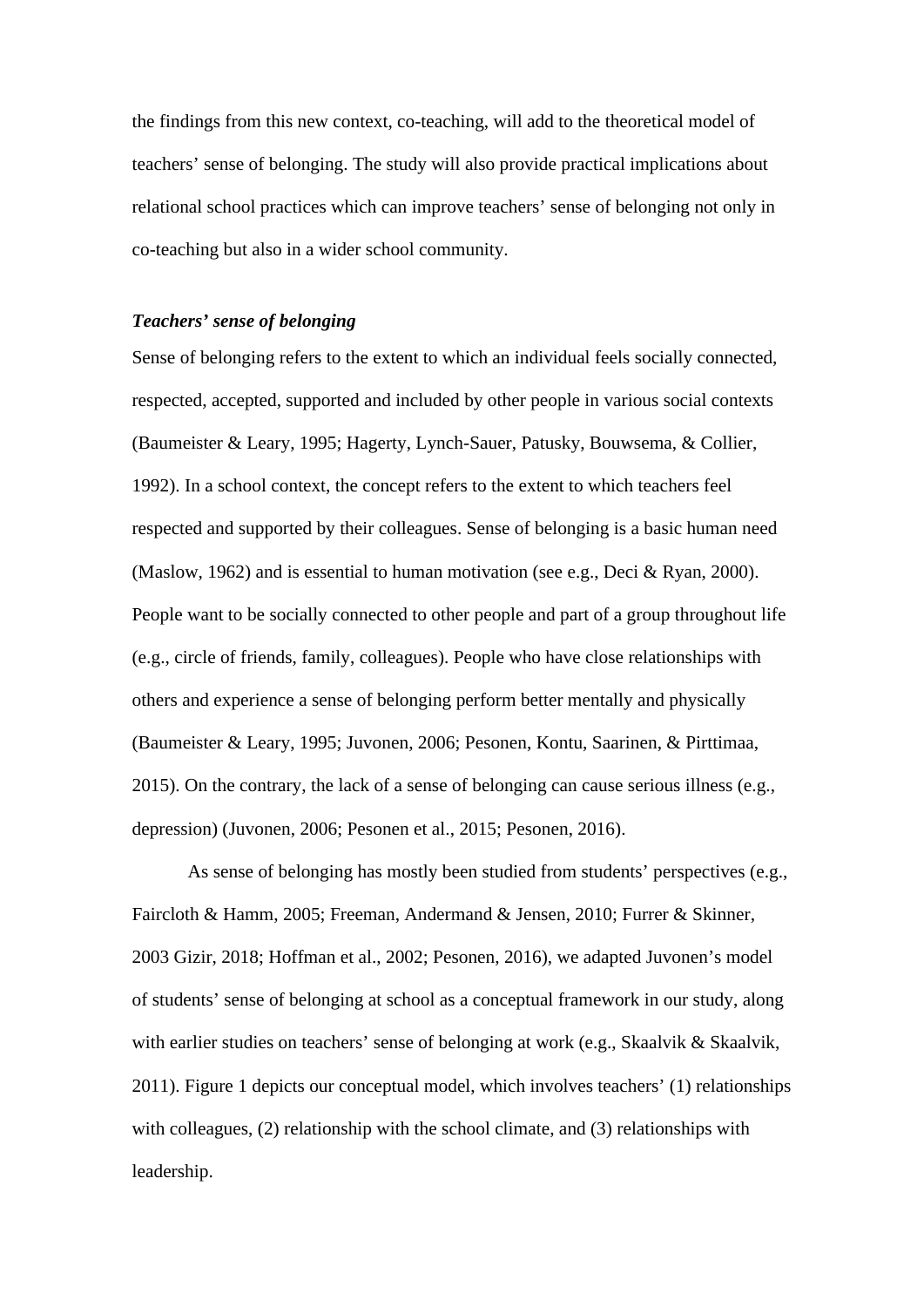## [FIGURE 1 HERE]

Figure 1. A model of teachers' sense of belonging depicting the association between relationships with colleagues, leadership, school climate, and sense of belonging. (Adapted from Juvonen, 2006, p. 668).

The model suggests that teachers' sense of belonging to the school climate refers to them feeling like a part of the school and its values (Goodenow, 1993; Skaalvik & Skaalvik, 2011), feeling accepted and respected by school staff and students, as well as feeling proud of belonging to the school as a workplace (Goodenow, 1993). For example, if the teachers do not share the values of their school, they might experience challenges in their sense of belonging (Juutinen, 2018). Moreover, teachers might not feel respected by their colleagues or students (see Goodenow, 1993). This can jeopardize their sense of belonging.

Relationships with leadership refer to teachers' experiences of receiving cognitive and emotional support from their principals, which is related to better job satisfaction, commitment to their profession and wellbeing (Berkovich & Eyal, 2018; Littrell et al.,1994; Russell, Altmaier, & Van Velzen, 1987). For example, support can mean that teachers feel they can always ask for help from their principals (e.g., with distribution of resources, issues with students) and that the principal values, trusts and respects their work, and listens to teachers' concerns. Principals should master ongoing and supportive communication with their teachers (Berkovich & Eyal, 2018).

Respectful and warm relationships and trust among colleagues are fundamental for a teacher's sense of belonging (Skaalvik & Skaalvik, 2011). Their study further suggests that collegial support, trust and respect predict a teacher's sense of belonging and job satisfaction, whereas a lack of positive relationships with other teachers can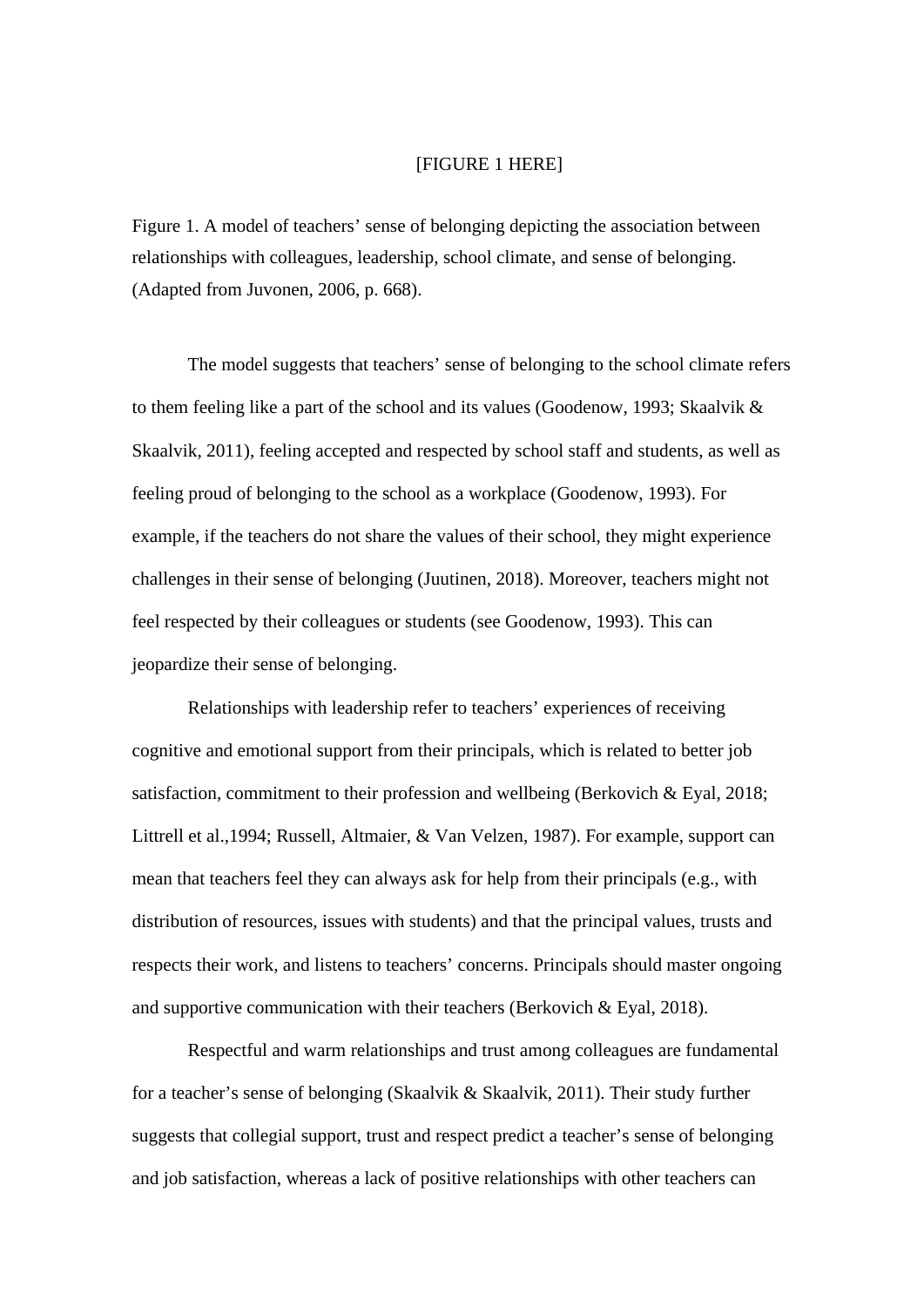lead to a lower sense of belonging. In turn, this can cause emotional exhaustion that can have a negative effect on job satisfaction. For teachers to feel a sense of belonging with their colleagues, these relationships need to be based on mutual trust and respect so that teachers feel they can be themselves, as well as being valued and accepted (e.g., Goodenow, 1993; Hagerty et al., 1992). Through collegial relationships, teachers can also support each other pedagogically (Rytivaara & Kershner, 2012).

The same characteristics, which enhance teachers' sense of belonging in their collegial relationships, appear in descriptions of good co-teaching relationships. Coteaching can be defined as a mutual relationship of two or more teachers who plan, implement and assess teaching a group of students together (Fluijt et al., 2016; Malinen & Palmu, 2017). Research indicates that for co-teaching to be dynamic and successful, teachers need to share an open, respectful and caring relationship (Pratt, 2014; Rytivaara et al., 2019). For co-teachers, these collegial relationships form their immediate work community, in which they should be respected, supported and accepted by colleagues to experience a sense of belonging (e.g., Goodenow, 1993; Juutinen, 2018; Nislin & Pesonen, 2018). However, earlier scholarly work has not included studies on teachers' sense of belonging within these relationships.

## **Methods**

## *Participants and data collection*

We collected the data from 38 primary school teachers at two schools in two small cities in Eastern Finland during November and December 2018 using the method of empathybased stories (MEBS). MEBS is a qualitative data collection method in which participants write short imaginary writings based on a frame story provided by the researcher. MEBS was originally developed in the 1970s in the United States, when it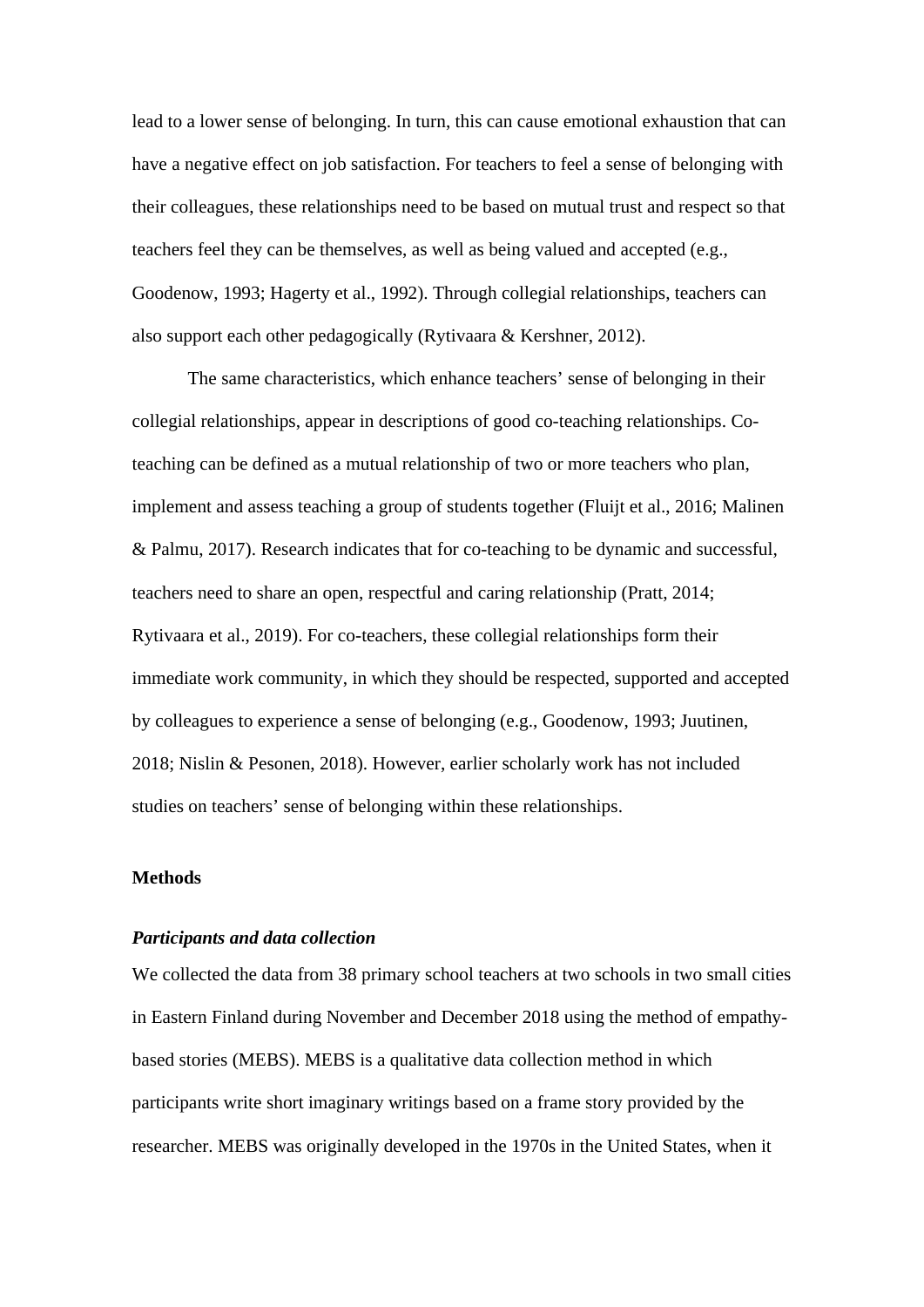was referred to as passive or nonactive role-playing (Eskola, 1988). It was modified from active role-playing used in psychology and social psychology in order to study how the participants interpret different situations (Mixon, 1972; see also Eskola, 1998; Ginsburg, 1978, 1979). Experimental studies received in the 1960s and 1970s critique about the use of deception in research, and this discussion prompted researchers to develop optional research methods such as MEBS (Ginsburg, 1978).

MEBS uses at least two frame story versions, which differ in respect to one aspect. This variation enables the researcher to study how the participants' stories change when one element is varied. Usually the frame stories describe an event or situation, and the participants are instructed to continue the story or explain what has happened before the situation described (Wallin et al., 2018). MEBS research has been conducted in many different research fields and contexts, and frame stories can be constructed in multiple ways (Wallin et al., 2018). For instance, MEBS has been used to explore how a concept or a phenomenon is conceptualised, as in a study on the dominant discourses of green consumerism (Moisander & Pesonen, 2002), or to study what factors are related to a less known phenomenon as in Kultalahti's (2015) study on Millennials' work-related motives and preferences.

This study involved two frame stories with a variation in whether a co-teaching situation was experienced as being positive or negative:

- (1) You are teaching with another teacher. You feel comfortable in the situation and you experience the presence of the colleague as positive. Describe the situation and your thoughts in more detail.
- (2) You are teaching with another teacher. You feel uncomfortable in the situation and you experience the presence of the colleague as negative. Describe the situation and your thoughts in more detail.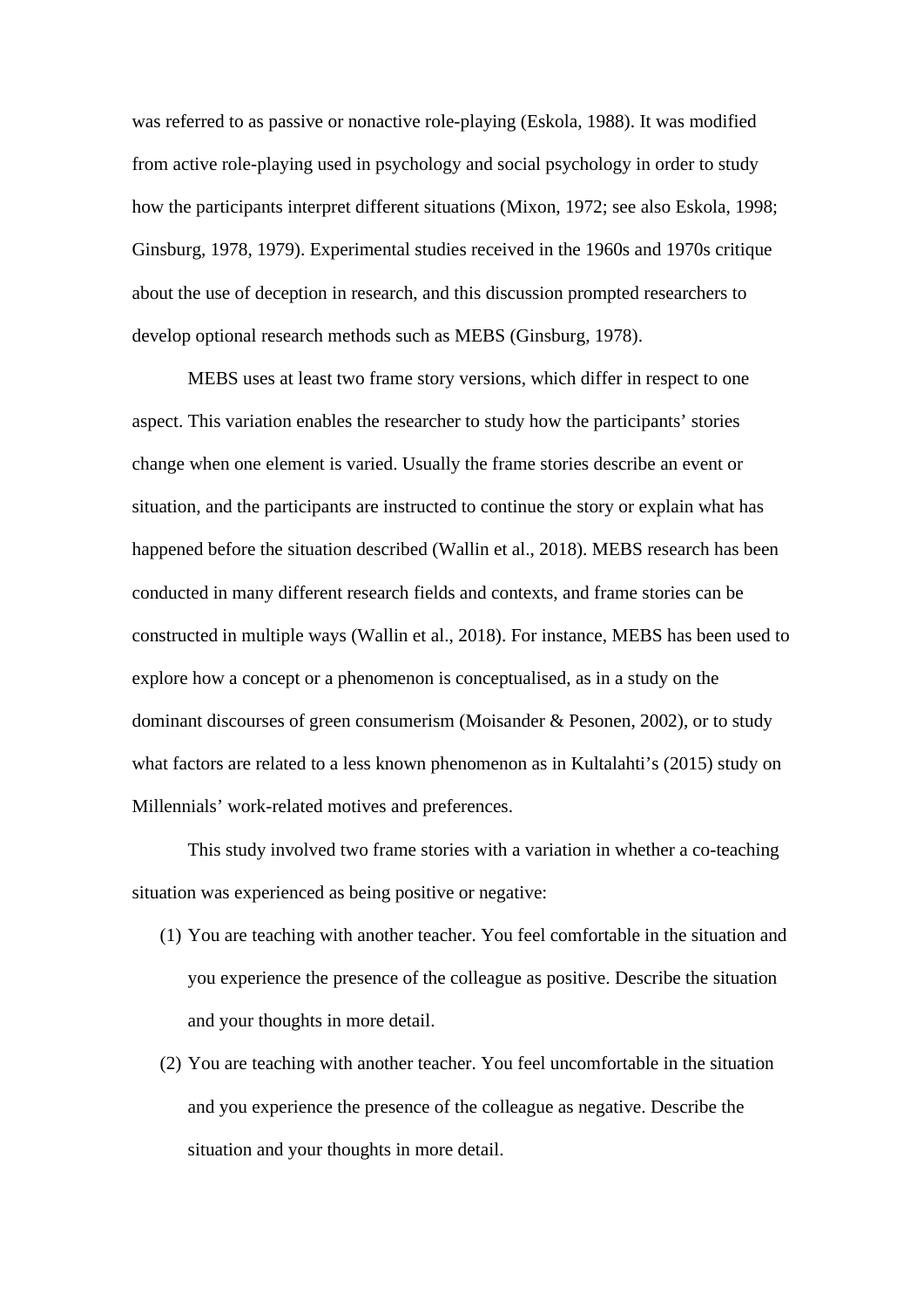MEBS produces data which describe participants' perceptions, expectations, sociocultural representations and mental images regarding some phenomenon. Hence, as MEBS does not focus on researching actual lived experiences, the stories portray plausible and possible connections and insights, which are based on the participants' own imagination (Wallin et al., 2018). It is important to note, that empathy-based stories "do not tell 'the truth'" or the true state of events or past actions and behaviours, but rather the possibilities, hopes, threats, and values people associate with different phenomena and experiences" (Wallin et al., 2018, 7). However, this imaginative aspect of MEBS does not mean that the stories are merely fictional; they are often based on culturally shared meanings (Wallin et al., 2018). Thus, theoretically MEBS follows constructivist and relativist epistemologies in which reality is contextually and socially constructed, and reality and narratives are assumed to reflect and imitate each other (Wallin et al., 2018; see also Berger & Luckmann, 1984; Bruner, 2004; Eskola, 1998).

The imaginative nature of MEBS made the method particularly suitable for this study as the imagined stories could provide new insights and perspectives about teachers' sense of belonging in co-teaching situations. Also, MEBS lacks face-to-face interaction, which may be an asset as it allows the participants to freely express themselves without adding any external pressures. For example, it has been found that in personal interviews interviewees are prone to give socially desirable answers (e.g. Janis, 1982; Krumpal, 2013; Schuman & Presser, 1981; van der Heijden et al., 2000). Additionally, MEBS is suitable for exploring situations new or unfamiliar to participants, which made the method suitable for this study as not all teachers in this study had long experience with co-teaching.

 The data were collected in a professional development session led by one of the authors of this paper. The data were collected anonymously, and thus no background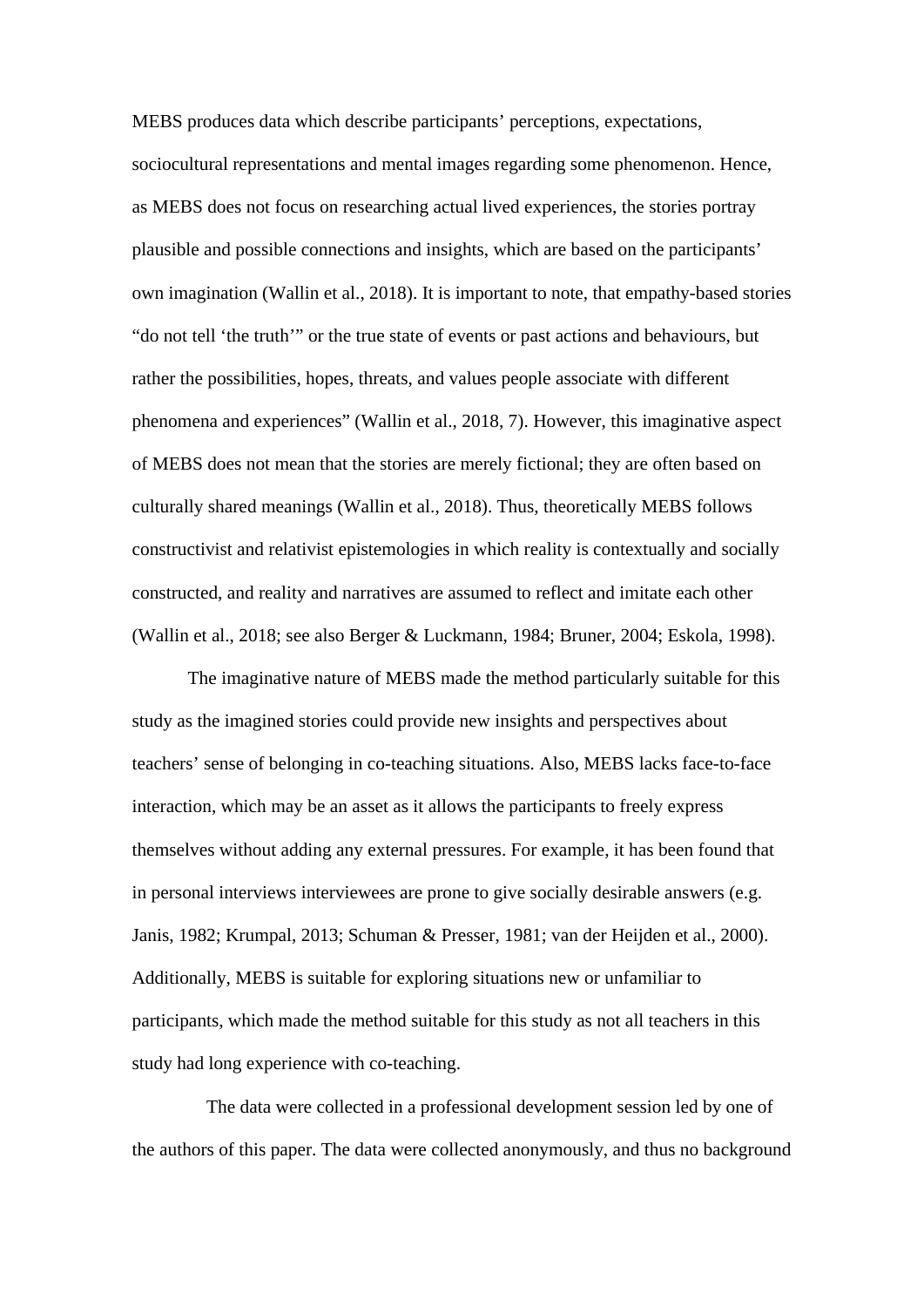information was gathered. The participants at both schools ranged from newly-qualified to experienced teachers. Moreover, an estimated one-quarter of the teachers were special education teachers, the rest being general education teachers. In general, coteaching in Finland occurs most often between two classroom teachers or between a classroom teacher and a special education teacher (Saloviita & Takala, 2018). Half of classroom teachers and over 60% of special education teachers co-teach at least once a week (Saloviita, 2018).

The teachers did not know about the data collection beforehand, but the principals of the schools were asked for general permission. Participation was voluntary. Only one potential participant declined. The participants were randomly given one frame story version on which they were to write their story. They were instructed to imagine how they would act and think in the described situation, and that they did not need to rely on their personal experiences in their stories. The teachers were given 20 minutes to write their stories either by hand or by computer. At the time of writing, the teachers were not aware of variants in frame stories but after handing in the papers, the teachers were told about the two versions and given a chance to share their thoughts. The procedure and the researcher was the same in each data collection situation.

#### *Data Analysis*

The data comprised 19 positive and 19 negative stories. The stories were distributed evenly between the schools (see Table 1.). The positive stories had an average of 77 words and the negative stories had 60 words. The teachers wrote the stories in Finnish, and the citations used in this article were translated into English.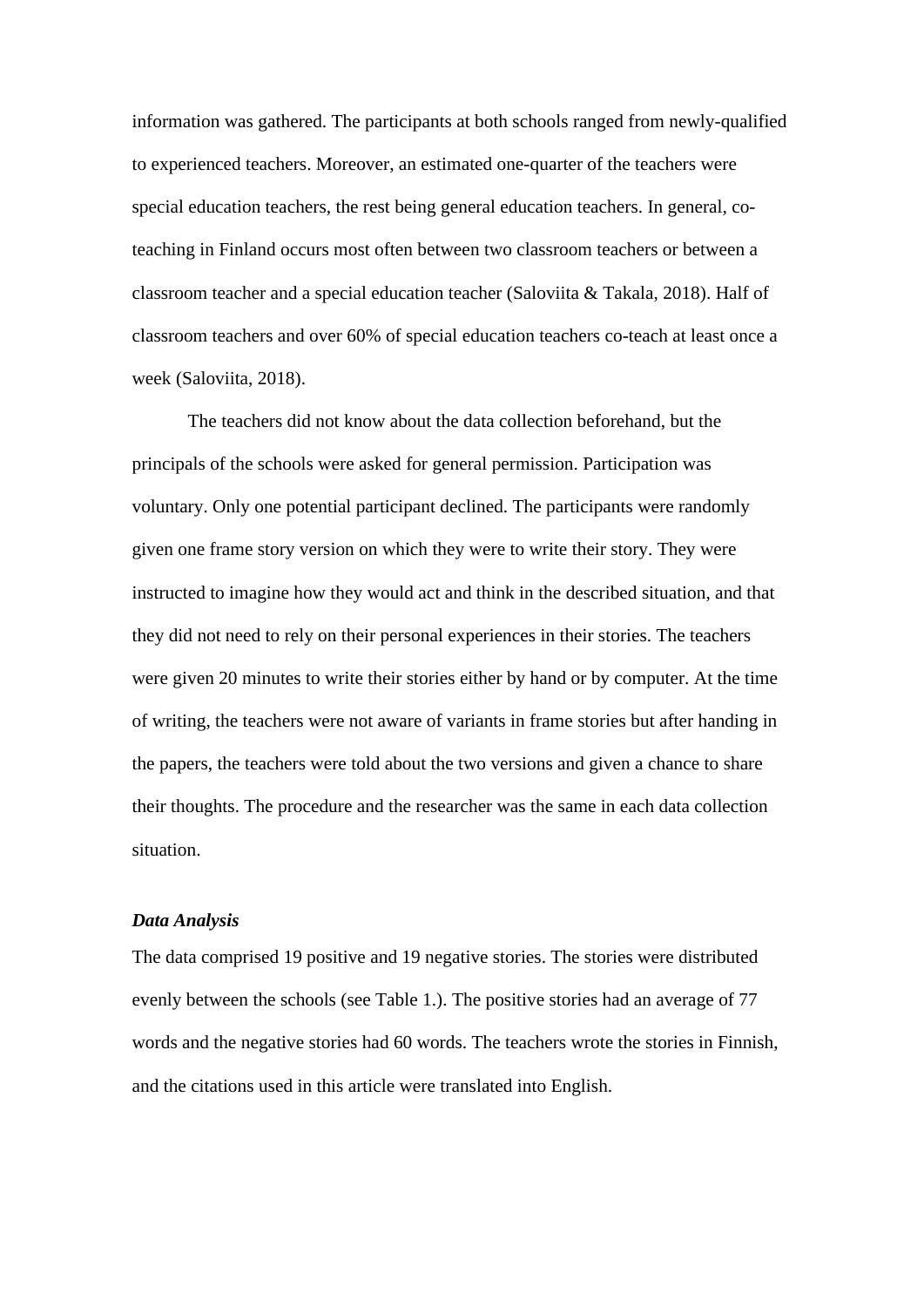Table 1. Distribution of stories between schools

#### [TABLE 1 HERE]

We analysed the data using qualitative inductive content analysis (Elo  $\&$ Kyngäs, 2008; Merriam, 2009). In the first phase, the positive and negative stories were analysed separately. The positive stories were analysed according to RQ1 (the enhancing factors), whereas the analysis of the negative stories was guided by RQ2 (the hindering factors). After reading the stories multiple times, all stories were cut into sentence-long units according to the research questions guided by the theoretical framework, and sentences not related to the research questions were left out. Next, these sentence-long units were coded inductively and organised into sub-categories and further into generic categories. Finally, we organised the generic categories into two main categories, the enhancing and hindering factors. The enhancing and hindering factors, and the generic categories comprising them, are presented in Table 2.

In the second phase, we compared the enhancing and hindering factors. As a result of this abstraction process, we formulated the generic categories into three dimensions: teachers' work practices, mutual relationship, and teachers' individual characteristics (see Table 2). In the third phase, we constructed two example stories, one to illustrate a positive sense of belonging and one to illustrate a negative sense of belonging. The stories were constructed by selecting data extracts that described the main idea of each category. The extracts were organised into a coherent story following Polkinghorne's (1995) concept of narrative analysis, and a few words and phrases were added to improve readability. The frequencies in the table refer to the number of participants in each category.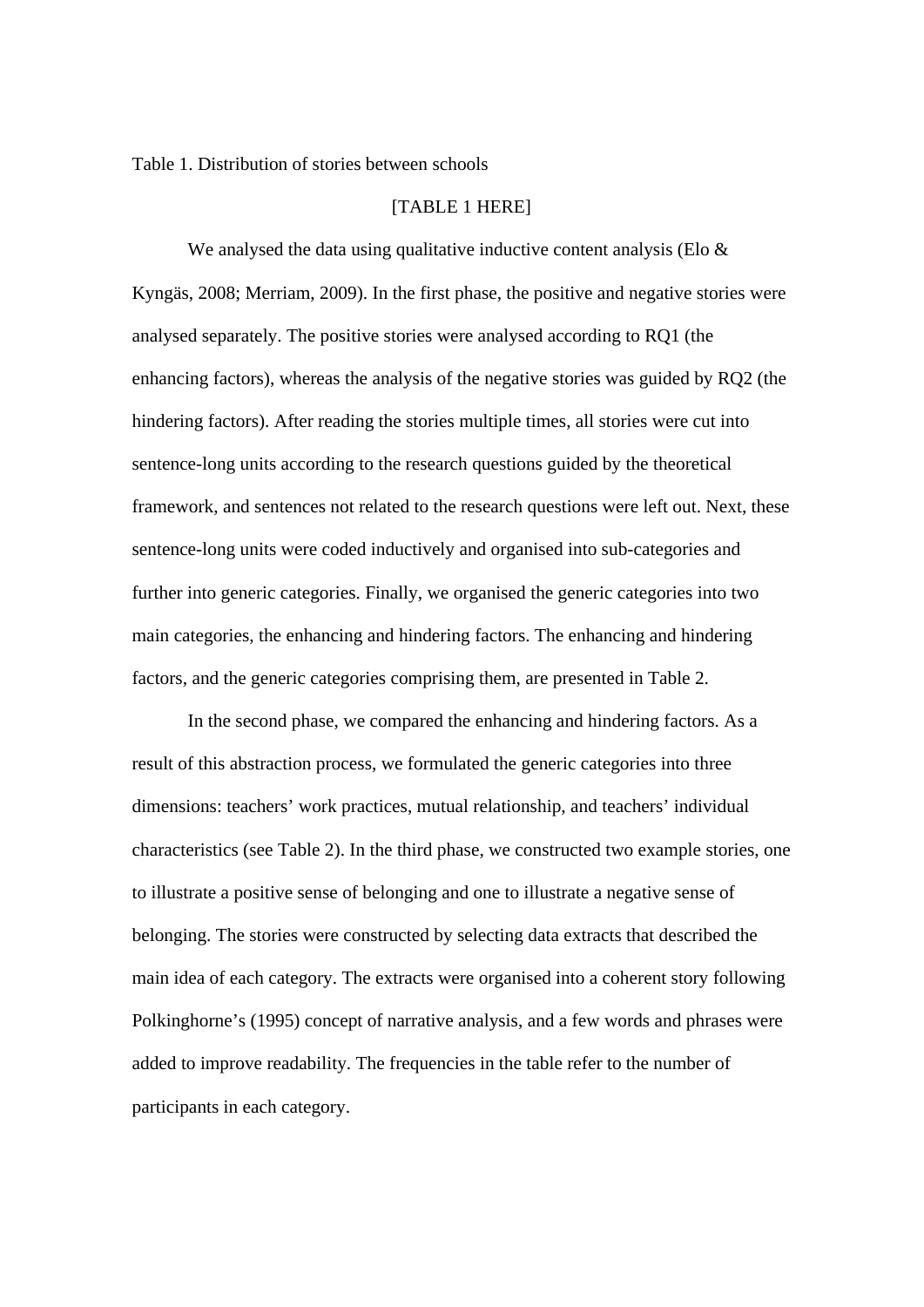Table 2. Comparison of the categories.

### [TABLE 2 HERE]

For the purposes of ensuring the trustworthiness of the study, we used researcher triangulation (Patton, 2015 p. 665-667) throughout the analysis. First, the author who initially analysed the data, frequently discussed the codes and categories with the coauthors. Second, all authors had a data validation meeting (Given, 2008) at which all the initial codes, their organisation into sub-categories and further into generic categories were checked and discussed until consensus was reached. Finally, the example stories were approved by all authors.

## **Findings**

According to the stories, teachers' sense of belonging in co-teaching comprised three dimensions: teachers' work practices, teachers' mutual relationships, and teachers' individual characteristics. These dimensions were present in both the positive and negative stories and are shown below in the enhancing and hindering sections, respectively. Both sections have been illustrated with an example story, followed by a closer examination of the enhancing and hindering factors of co-teachers' sense of belonging. The original excerpts are enclosed in quotation marks, and the categories are shown in italics.

## *Factors enhancing co-teacher's sense of belonging*

We adequately planned our session beforehand. We have a clear division of work and roles and we share the responsibility equally. We know and respect each other's way of working and teaching, and can use our strengths. It is easy for us to work together because we have a similar understanding of learning, values and classroom rules. There is no tension between us, but we can discuss everything, and we are understanding/ empathic towards each other. We give room to each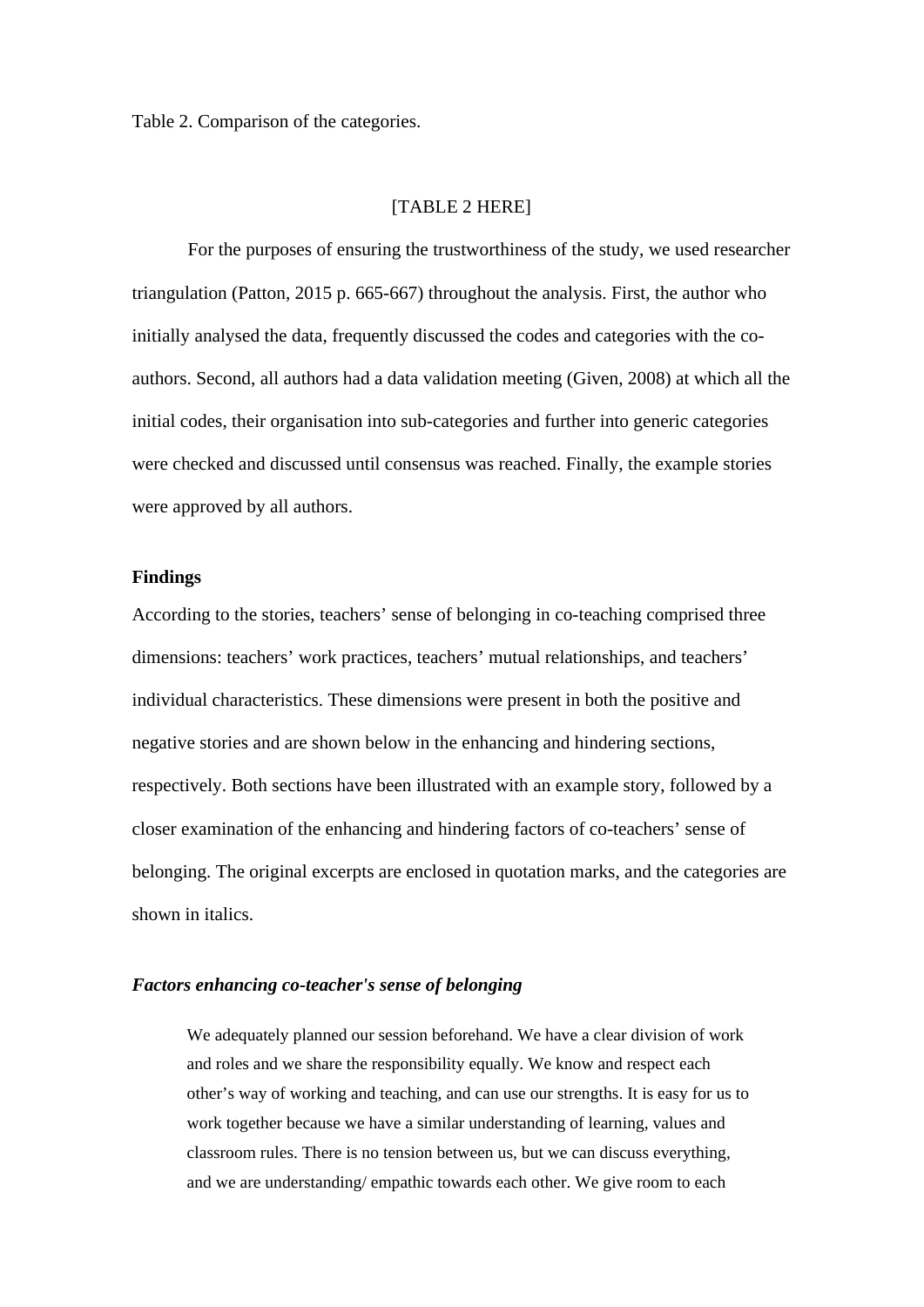other. We encourage and support each other in tough moments rather than being arrogant or self-conscious.

The first dimension, teachers' work practices, included three factors that the teachers perceived as enhancing their sense of belonging in co-teaching: planning, division of work and shared responsibilities and commitment. In particular, the teachers emphasised that in successful co-teaching, co-taught lessons were 'planned together' (P3) and 'with the colleague' (P5) so that they 'both have gone through the guidelines' (P6). Sharing the responsibilities and commitment lightened their emotional workload in good and bad moments. It was both 'delightful not having to plan and ponder everything alone' (P19), but the teachers also emphasised that whatever happened in the classroom, the teachers would support each other in the situation: 'If we blunder, we blunder together' (P18).

Regarding the second dimension, mutual relationship, four factors enhanced teachers' sense of belonging. First, the relationship was based on teachers knowing each other, indicating they '[knew] each other's ways of working' (P10) and 'can tell how the other one is feeling/ what the other one is thinking' (P4). Second, teachers' mutual relationship was characterised by respect and trust, and teachers described it as 'seamless collaboration' (P9). This also meant that while teachers 'trust[ed] each other' (P6), they also respected each other as professionals. Thus, it was accepted that their 'colleague can do things differently from me' (P5) and that they had 'differences in thinking' (P4). Seven teachers mentioned 'trust' in their stories, and as such it was the most frequently appearing single factor describing teachers' sense of belonging in coteaching. Third, teachers' relationships were also characterised by collegial support in various situations. Teachers 'encouraged [and] supported each other' (P10), and this was particularly valued 'in conflict situations or moments of insecurity' (P1) or 'if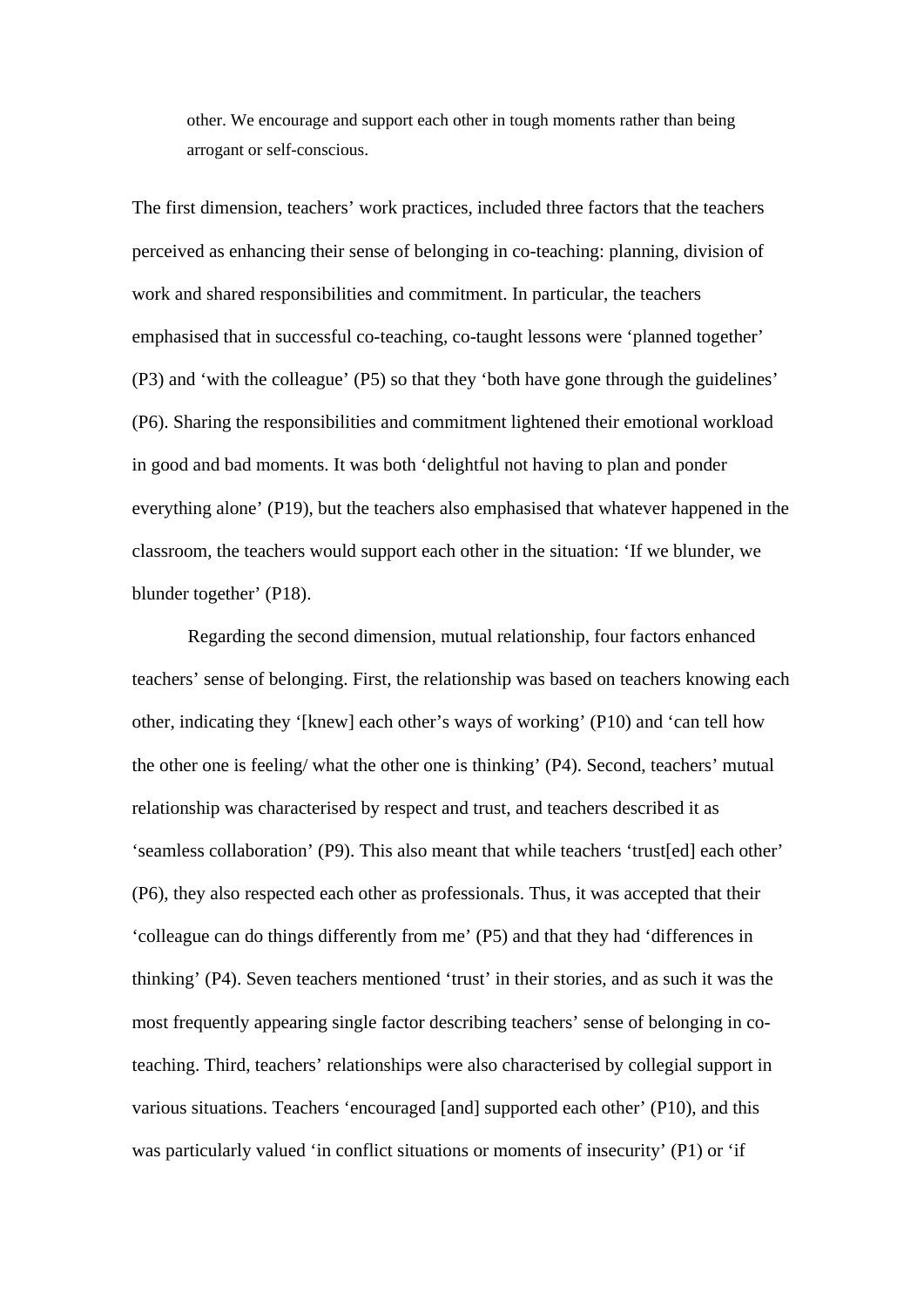there's a problem with a student' (P17). As one teacher summed it up: 'two teachers means [I am] feeling less inadequate' (P16). The fourth factor related to teachers' mutual relationship was the atmosphere. The teachers described this relaxed and positive drive they had by how 'there is no tension between us' (P2), 'sense of humour blossoms' (P8) and '[one's] enthusiasm influences the other' (P4).

The third dimension of teachers' sense of belonging within their co-teaching team was related to teachers' individual characteristics. The first enhancing factor in this dimension was similarity of pedagogical thinking. Teachers emphasised that having 'similar styles in instructing and guiding/ supervising students' (P2) and having 'a common/ joint/ shared, clear goal' (P1) made them experience co-teaching as a joint effort. The focus of their relationship was on 'learning processes' (P14), and thus 'sharing the same aims/ goals' (P8) made teachers 'satisfied with one's work' (P1). The second factor which enhanced teachers' sense of belonging was use of individual strengths. The teachers emphasised that 'acknowledging their own and the other teacher's strengths and weaknesses' (P10) allows teachers 'to use their own strengths' (P5). This, furthermore, makes teachers 'experience success' (P1).

In sum, the positive stories about teachers' sense of belonging in co-teaching were filled with positive expressions about their co-teaching ['shared'/ 'common'/ 'joint'] and indicated that the teachers were heading to the same direction with their pedagogical views. Most important, the stories indicated that the co-teachers working together were in a warm and supportive relationship, enjoying their professional partnership.

#### *Factors hindering co-teacher's sense of belonging*

As I enter the classroom, my colleague has already started the lesson and ignores me totally. As it comes to my turn to teach, the colleague criticises aloud my way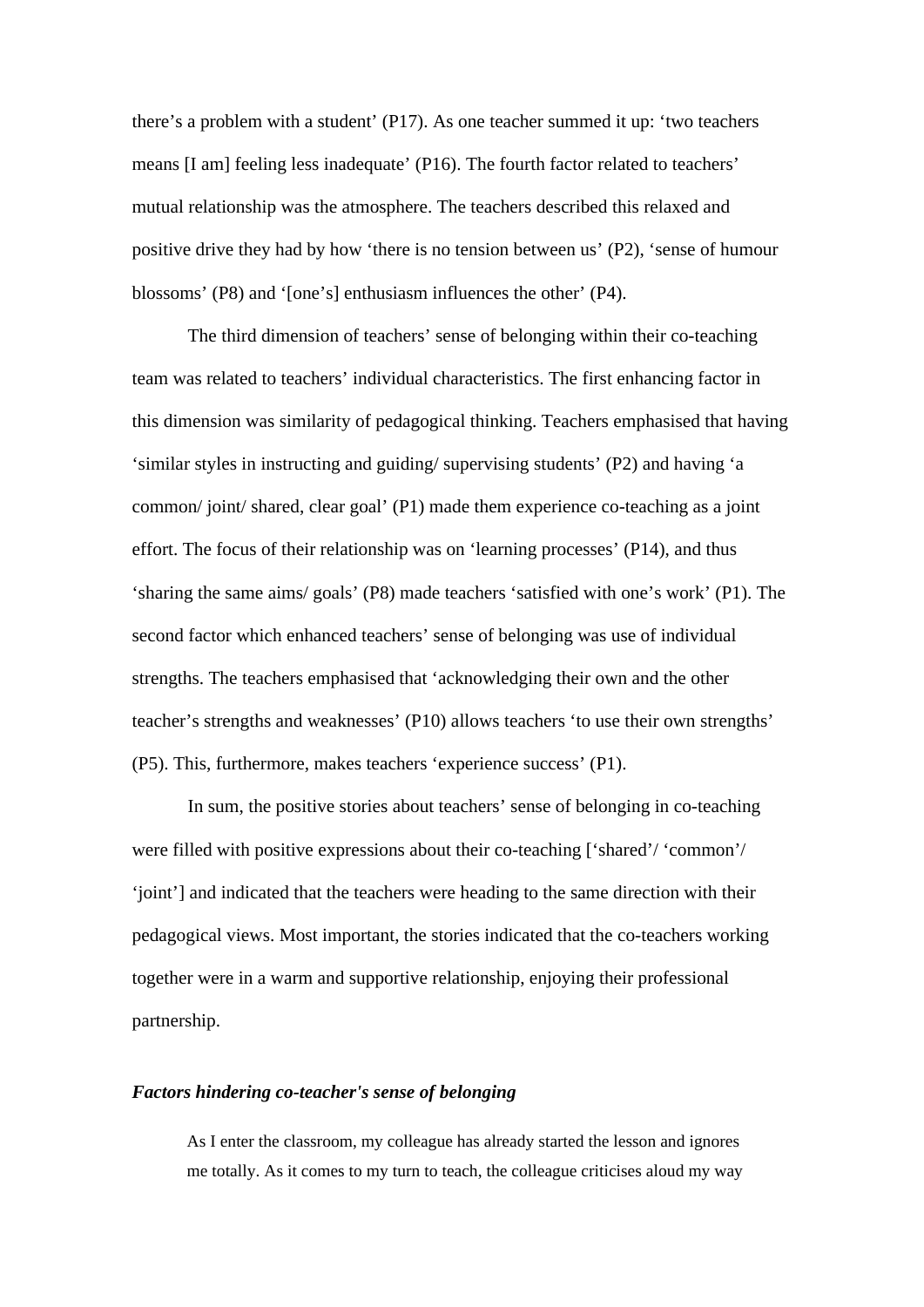of teaching. Thus, instead of teaching, I focus on my colleague observing me and I lose my words. I feel anxious because what we're doing doesn't feel right to me. Neither do I feel safe or comfortable during our joint session. It is common that we haven't discussed the division of work and I can't anticipate what they are expecting from me, or if we have agreed on a lesson plan, they decide not to follow it. We constantly disagree on pedagogical issues and student assessment.

The first dimension, teachers' work practices, included two factors that hindered teachers' sense of belonging in co-teaching: first, not discussing/ agreeing on practical matters, and second, not following matters already agreed on. The stories emphasised how lack of discussion, lack of common planning and lack of agreement complicated teachers' sense of belonging in relation to their co-teaching team. Another factor was a colleague's active anticipation to stick to the plans the teachers had made together. For example, 'without further notice' (N16) or 'without a pedagogical reason' (N14) one 'would change plans as she or he wishes' (N16).

The teachers' stories also showed two factors related to teachers' mutual relationship, discomfort and lack of mutual respect, which hindered teachers' sense of belonging in their co-teaching teams. Discomfort was illustrated by situations described as 'unnatural' (N10) and 'awkward' (N10) and in which a teacher was 'feeling nervous, becoming irritated' (N7). In these situations, teachers were 'afraid to do something wrong' (N20) or 'to be misunderstood, again' (N4). The second factor, lack of mutual respect, was about co-teacher 'ignoring' (N3) the other teacher completely during a lesson. Mutual respect was also missing in situations in which either 'a younger colleague [- - -] had proved to be a know-it-all' (N20) or a colleague had 'very strong opinions [- - -] with years of experience' (N8). Such situations made the other teacher feel '[his/ her] professional skills are not valued' (N11).

The third dimension of teachers' sense of belonging was about teachers' individual characteristics; particularly the differences in their pedagogical thinking. As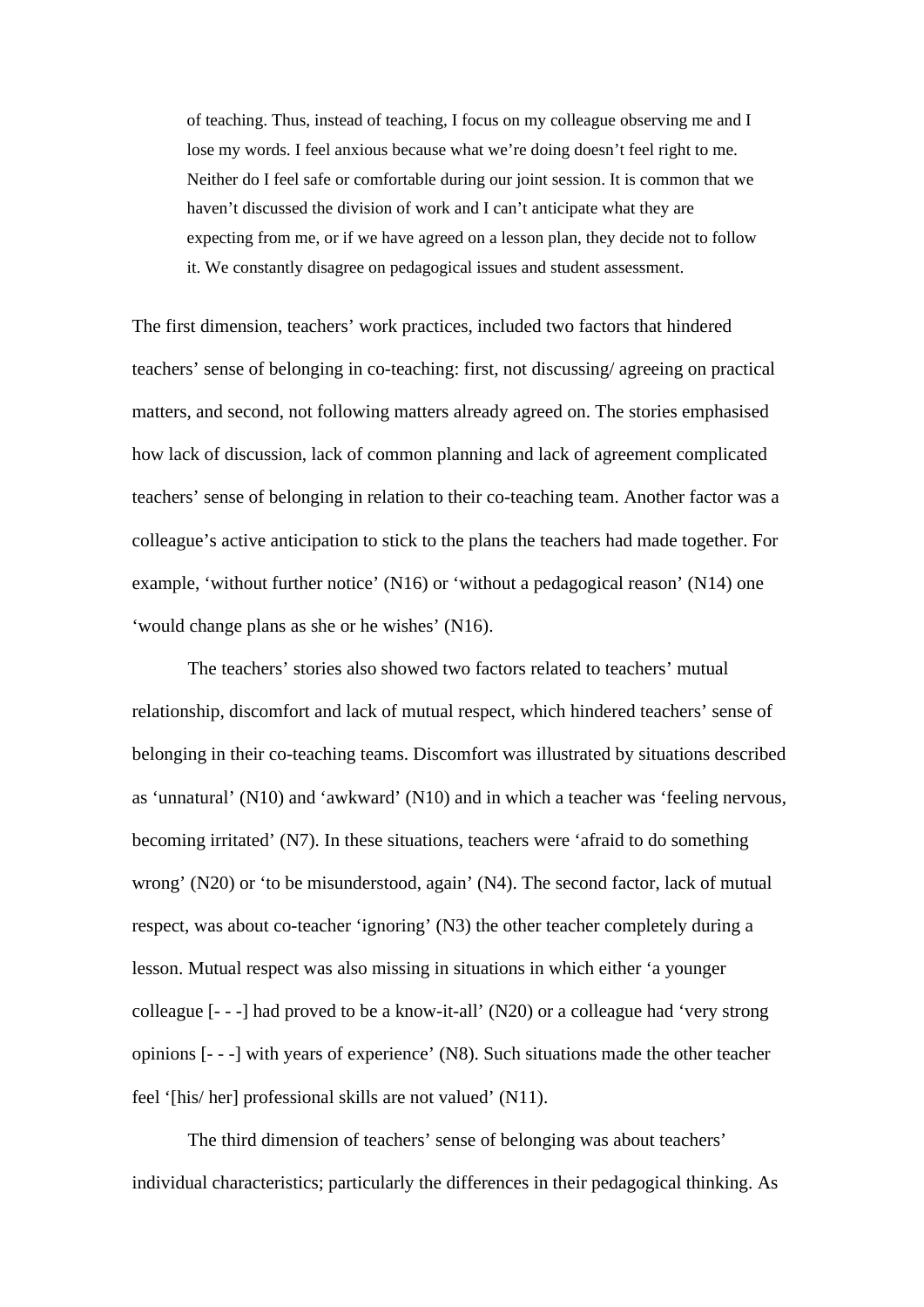one teacher put it, 'Our ways of thinking do not match at all.' (N12) This mismatch hindered their sense of belonging as 'different views of what is considered good learning and teaching might cause negative feelings.' (N14).

 In sum, the negative stories about teachers' sense of belonging within coteaching were filled with grammatical negatives and active anticipation of what could be considered as good collaboration. Teachers had 'not discussed' or 'not agreed' on matters regarding their co-teaching practices; a teacher 'cannot anticipate', 'do[es] not feel safe'; or a colleague 'does not say hello' or 'does not follow [what was agreed on together]'.

# **Discussion**

This study examined teachers' perceptions of the factors that either enhance or hinder their sense of belonging in co-teaching relationships. Our study contributes to the literature on teachers' sense of belonging (e.g., Skaalvik & Skaalvik, 2011; Nislin & Pesonen, 2018) by widening the perspective into co-teaching relationships and illustrating in detail how teachers' sense of belonging may be constructed in such close collegial relationships. We discovered that co-teachers' sense of belonging was constructed through three dimensions: 1) teachers' work practices, 2) mutual relationship, and 3) individual characteristics.

The teachers' stories suggest that teachers' sense of belonging was constructed through joint practices and task-sharing, efforts on the professional relationship between the teachers, and by reflecting and sharing one's pedagogical thinking. Interestingly, both sets of stories also shared a common feature related to students. Teachers' commitment to teaching their students was evident throughout the stories as none of the teachers described a situation in which a teacher was not working at all. Rather, in negative stories, the ignorance of the other teacher hindered teachers' sense of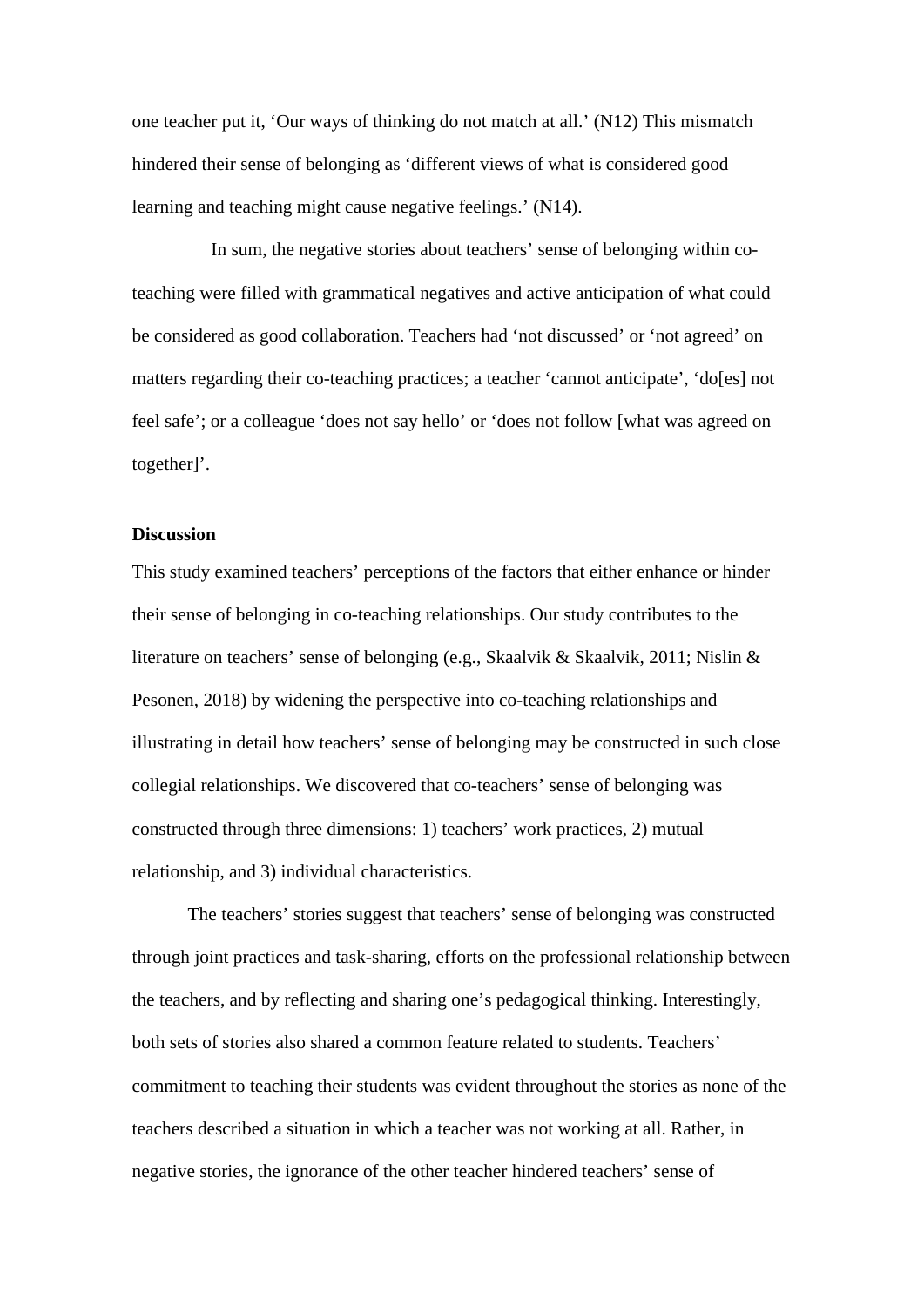belonging. Another noteworthy issue was teachers' strong focus on their mutual relationship, students being nearly inconspicuous in most stories.

## *Theoretical and practical contributions*

Although the findings of this study are in line with the earlier literature (e.g., Baumeister & Leary, 1995; Goodenow, 1993; Hagerty et al., 1992; Juutinen, 2018; Juvonen, 2006; Nislin & Pesonen, 2018; Pesonen, 2016; Pesonen et al., 2015; Skaalvik & Skaalvik, 2011), our findings add new perspectives on understanding and fostering teachers' sense of belonging in co-teaching relationships. First, in our theoretical model of teachers' sense of belonging (see Figure 2), we emphasise the seamless mutual relationship with the co-teaching colleague. In our model, the co-teaching relationship consists of knowing each other well, sharing values and beliefs, as well as feeling respected, accepted and supported by the colleague (e.g., Goodenow, 1993; Hagerty et al., 1992; Juutinen, 2018). Second, as depicted in Figure 2, the model should consider teachers' work practices that consist of an agreed division of work, shared planning, responsibilities, and commitment to work (Malinen & Palmu, 2017; Rytivaara et al., 2019).

Finally, our findings showed that teachers' individual characteristics, such as similar pedagogical thinking and practical knowledge, need to be addressed in the model of teachers' sense of belonging. In particular, co-teachers need to reflect on their own thinking and ways of working to negotiate a shared way of working in which both teachers feel comfortable (Fluijt, Bakker, et al. 2016; Shin, Lee, & McKenna, 2016). Thus, in co-teaching relationships, communication and shared pedagogical guidelines are essential for teachers to enhance their sense of belonging.

## [FIGURE 2 HERE]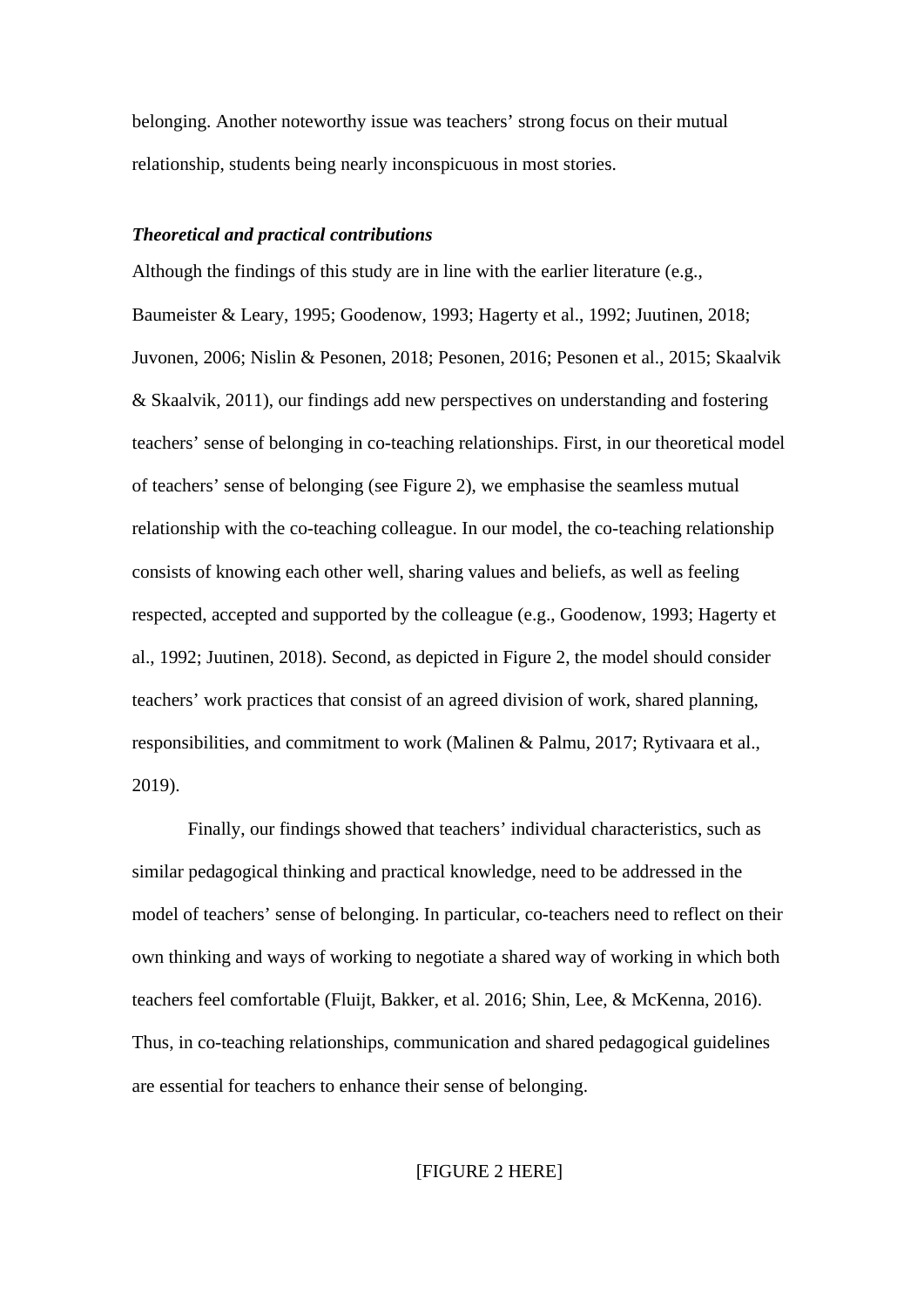Figure 2. Dimensions associated with co-teachers' sense of belonging

Our findings encourage practitioners and teacher educators to pay attention to individual and team reflection skills to give teachers tools to develop their sense of belonging and thus successful co-teaching teams. Furthermore, student teachers could practice co-teaching and team reflection in teaching practicums by utilising the three dimensions of teachers' sense of belonging.

Experienced teachers need more opportunities to practice co-teaching and learn to know their 'co-teacher qualities' to construct sense of belonging. The purpose of planning time is not only to discuss lesson plans, but also to reflect on the shared responsibilities and the current state of the mutual relationship, for example whether the teachers agree how responsibilities are shared within their co-teaching partnership. Hence, communication between the teachers is in the core of co-planning. Moreover, teachers should also discuss what they mean by 'co-teaching' and what implications this has in their co-teaching relationship, as well as in the classroom. Teachers need to negotiate, for example, what kind of roles each has in co-taught lessons and how much time they are willing to spend on building their co-teaching partnership and practices. Similarly, if teachers' visions of good teaching and pedagogy do not match in the beginning of co-teaching partnership, they might try starting with clearly structured lessons plans where their roles and divisions of work is considered in detail (e.g., Rytivaara et al., 2019).

Principals are in charge of creating and maintaining a positive, collaborative work environment. They can play a fundamental role in developing a vision about collaborative working culture, hire staff who are committed to this vision, provide staff development based on shared values, as well as create space for teacher collaboration and sharing responsibilities among the staff members. In such a collaborative culture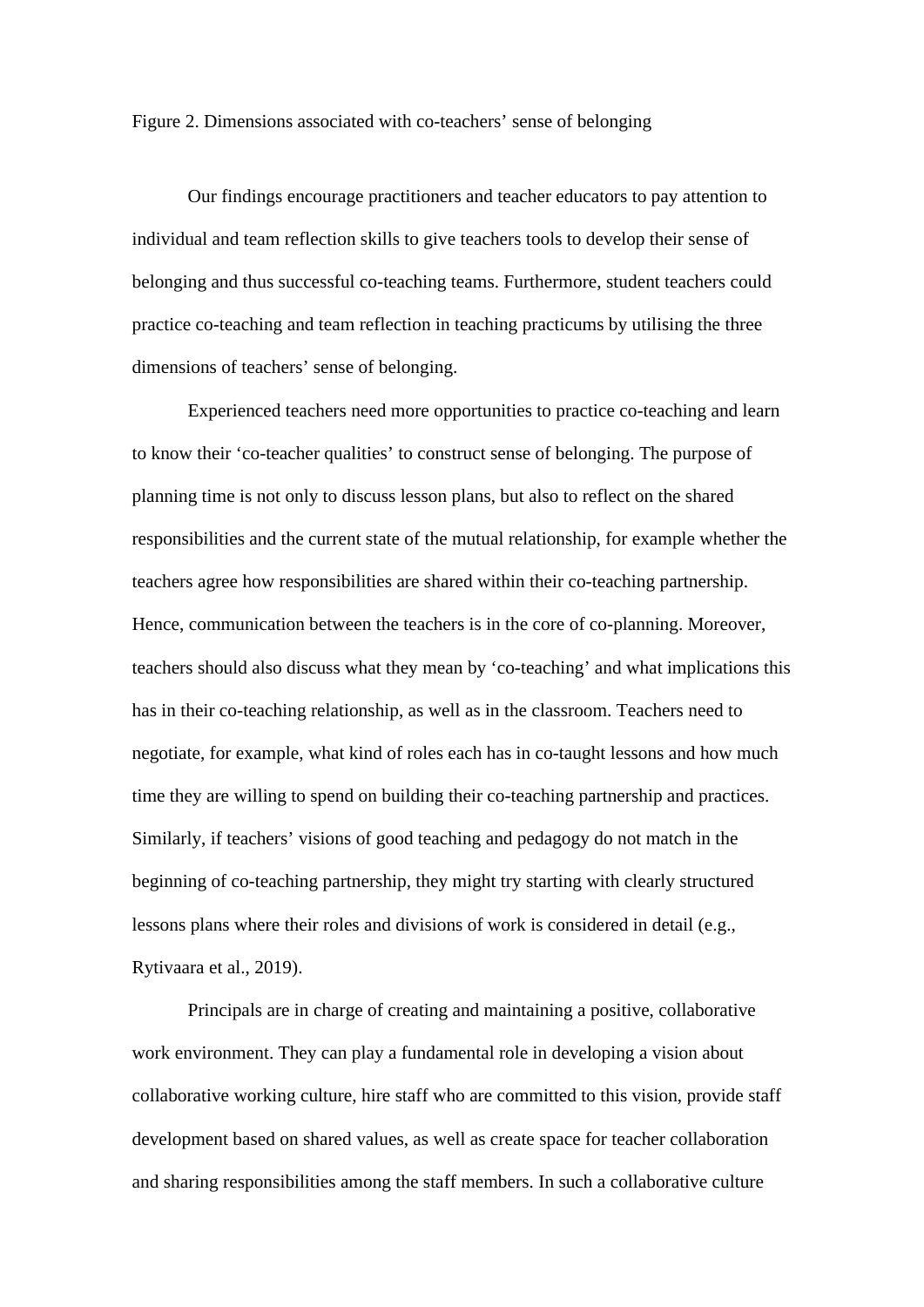co-teaching is supported and encouraged by the whole school community (e.g., Ainscow, Dyson, & Weiner, 2014).

## *Limitations and future research*

This study has its limitations. Regarding the transferability of the findings from a small qualitative data set, the reader has to be cautious when applying the results to other contexts. Furthermore, the participating teachers' backgrounds and varying amount of co-teaching experience need to be considered when interpreting the findings and planning future studies. Additionally, one limitation or rather a feature of this study concerns the nature of the data on which it was based. MEBS was chosen as a data collection method in this study to examine the participants' perceptions and views, and thus to find new perspectives on the topic. Hence, as empathy-based stories are imaginative stories, it is important to highlight that the findings describe potential connections and insights on the topic and do not necessarily reflect the participants' actual lived experiences of co-teaching. However, the similarity of the stories and the fact that the findings of this study are in line with earlier studies supports the notion that the stories describe shared socio-cultural beliefs and perspectives, which may be based on the participants' own experiences. Nonetheless, in the future, more comprehensive data will be needed to complement and replicate the findings of this study and to validate the model proposed.

More studies are also needed to explore how sense of belonging is constructed in the relationships between teachers who are not co-teaching, as well as between teachers and their principals. For example, what is the role of the cognitive and emotional support teachers receive from their principals (e.g., Berkovich & Eyal, 2018; Skaalvik & Skaalvik, 2011) in relation to the support teachers receive from their colleagues. Another interesting topic would be to study students' sense of belonging in a co-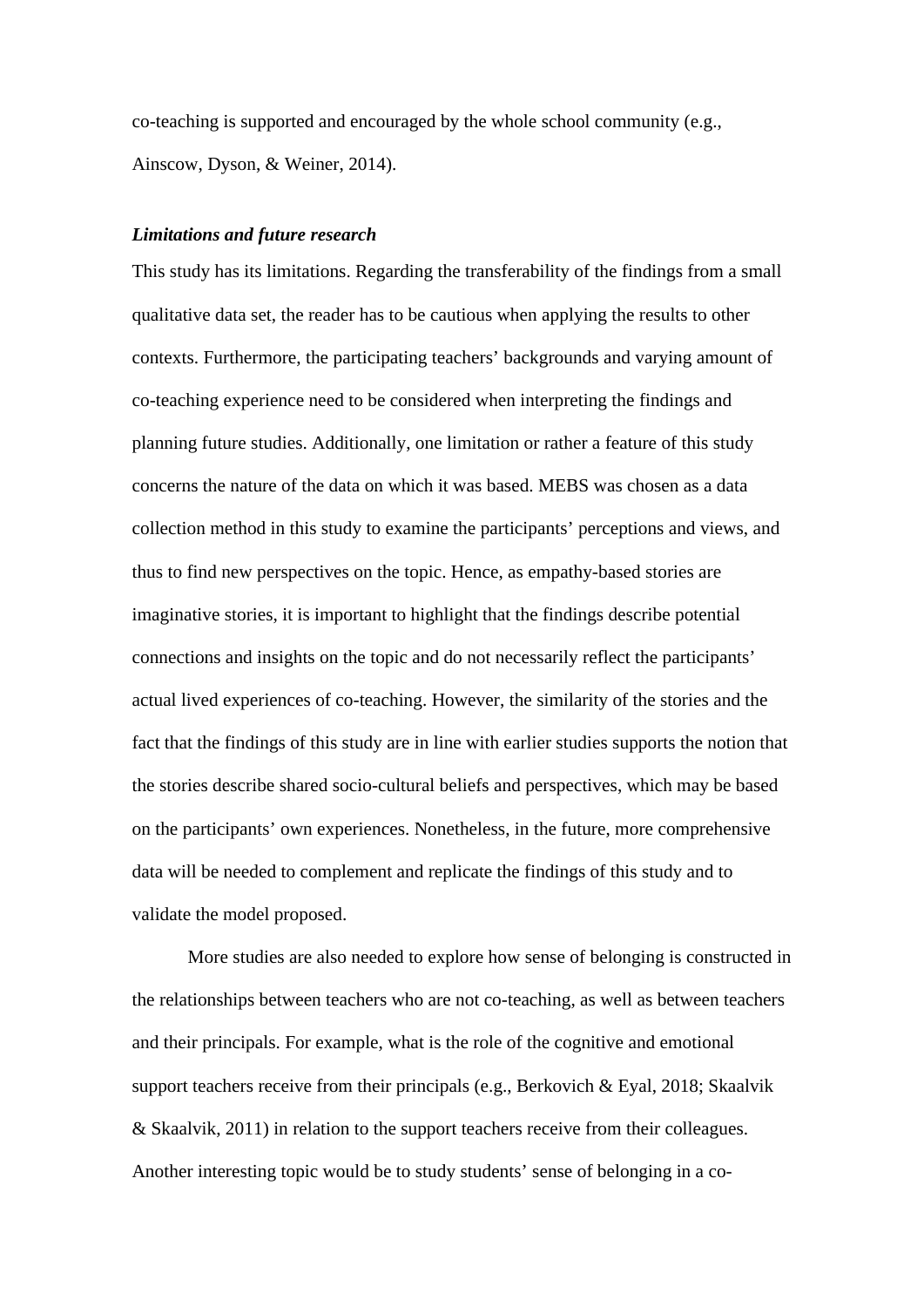teaching context. Larger data sets would have the potential to bring out more generalizable conclusions, as well as to add multidimensional perspectives to the model proposed in this study. It could also shed light on how different dimensions of sense of belonging are related to each other, to what extent all factors need to be present, and how they balance each other out.

Our study demonstrated that a sense of belonging in co-teaching is a threedimensional phenomenon built in a close collegial relationship between teachers. The study also adds a new micro-level perspective on how a teacher's sense of belonging is constructed between two co-teachers. Thus, we conclude by saying that to develop successful co-teaching teams, all three dimensions need to be considered and balanced, which also requires principals to pay attention to how they support their teachers.

## **References**

- Ainscow, M., Dyson, A., & Weiner, S. (2014). From Exclusion to Inclusion. A review of international literature on ways of responding to pupils with special educational needs in schools. Retrieved from [http://rabida.uhu.es/dspace/bitstream/handle/10272/8169/De\\_la\\_exclusion\\_a\\_la\\_](http://rabida.uhu.es/dspace/bitstream/handle/10272/8169/De_la_exclusion_a_la_inclusion.pdf?sequence=2) [inclusion.pdf?sequence=2](http://rabida.uhu.es/dspace/bitstream/handle/10272/8169/De_la_exclusion_a_la_inclusion.pdf?sequence=2)
- Baumeister, R. F., & Leary, M. R. (1995). The Need to Belong: Desire for Interpersonal Attachments as a Fundamental Human Motivation. *Psychological Bulletin, 117,* 497–529.
- Berger, P. L., & Luckmann, T. (1984). *The Social Construction of Reality: a Treatise in the Sociology of Knowledge*. Harmondsworth: Penguin.
- Berkovich, I. & Eyal, O. (2018). Principals' emotional support and teachers' emotional reframing: The mediating role of principals' supportive communication strategies. *Psychology in the School, 55*(7), 867 - 879.

Bruner, J. S. (2004). *Life as Narrative. Social Research, 71*(3), 691–710.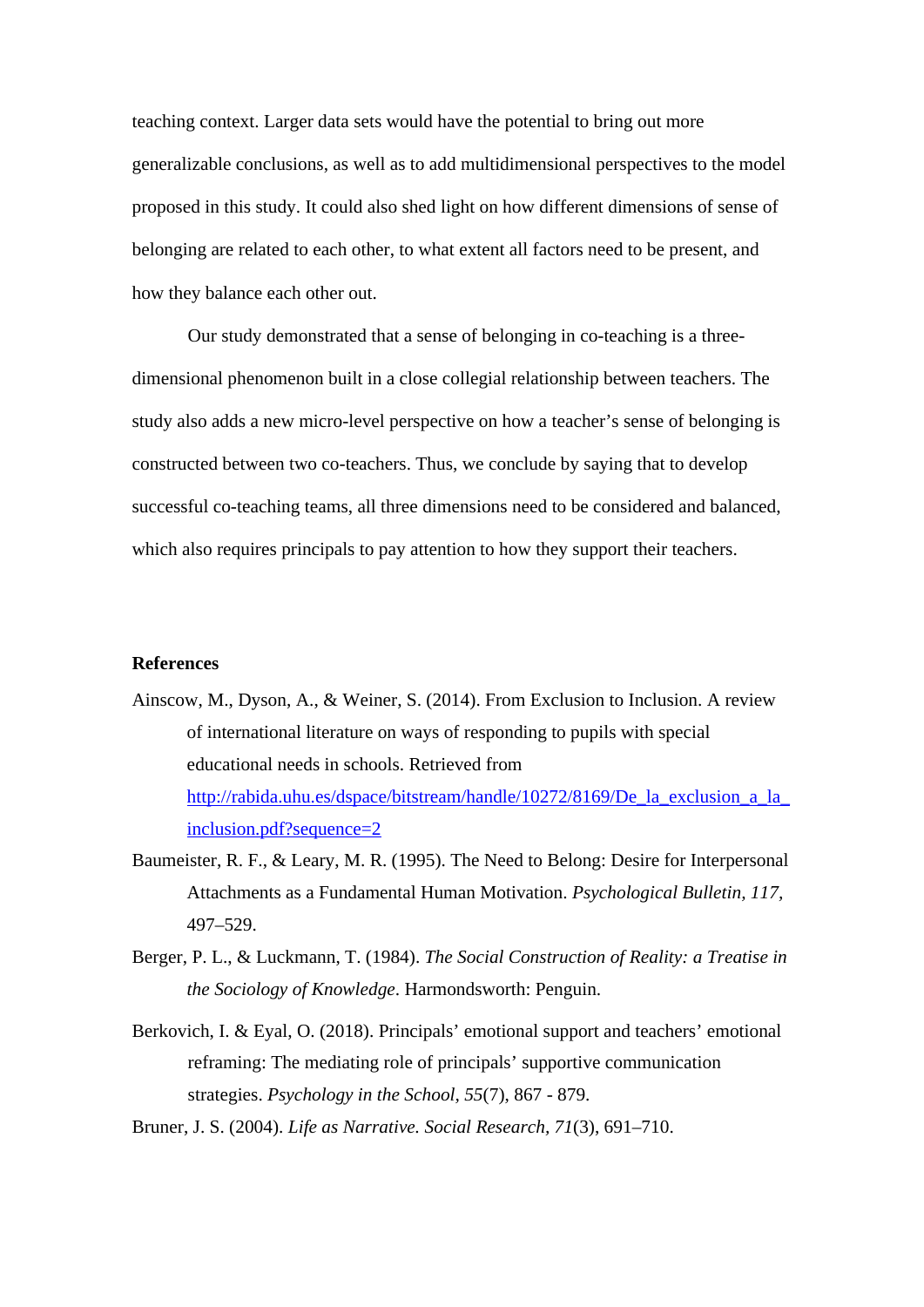- Deci, E. L., & Ryan, R. M. (2000). The "what" and "why" of goal pursuits. Human needs and the self-determination of behaviour. *Psychological Inquiry, 11,* 227 - 268.
- Elo, S., & Kyngäs, H. (2008). The qualitative content analysis process. *Journal of Advanced Nursing, 62,* 107–115. doi:10.1111/j.1365-2648.2007.04569.x
- Eskola, A. (1988). *Non-active Role-Playing: Some Experiences." In Blind Alleys in Social Psychology: a Search for Ways Out*, edited by A. Eskola, A. Kihlström, D. Kivinen, K. Weckroth, and O.-H. Ylijoki, 239–311. Amsterdam: North-Holland.
- Eskola, J. (1998). *Eläytymismenetelmä sosiaalitutkimuksen tiedonhankintamenetelmänä [The Method of Empathy-Based Stories as a Method of Acquiring Data in Social Research].* Tampere: TAJU.
- Faircloth, B. S., & Hamm J. V. (2005). Sense of belonging among high school students representing four ethnic groups. *Journal of Youth and Adolescence, 34*(4), 293– 309. doi: 10.1007/s10964-005-5752-7
- Fluijt, D., Bakker, C., & Struyf, E. (2016). Team-reflection: The missing link in coteaching teams. *European Journal of Special Needs Education, 31*(2), 187-201. doi:10.1080/08856257.2015.1125690
- Fredrickson, N., Simmonds, E., Evans, L., & Soulsby, C. (2007). Assessing the social and affective outcomes of inclusion. *British Journal of Special Education, 34*(2), 105-115.
- Freeman, T. M., Andermand, L. H., & Jensen, J. M. (2010). Sense of Belonging in College Freshmen at the Classroom and Campus Levels. *The Journal of Experimental Education, 75*(3), 203–220. doi:10.3200/JEXE.75.3.203-220.
- Friend, M. (2015). *Co-teaching Defined.* Retrieved from: [http://www.marilynfriend.com/basics.htm.](http://www.marilynfriend.com/basics.htm)
- Ginsburg, G. P. (1978). Role-playing and Role Performance in Social Psychological Research. In *The Social Context of Method*, edited by M. Brenner, P. Marsh, and M. Brenner, 91–121. London: Croomhelm.
- Ginsburg, G. P. (1979). The Effective use of Role-Playing in Social Psychological Research. In *Emerging Strategies in Social Psychological Research*, edited by G. P. Ginsburg, 117–154. New York: John Wiley & Sons.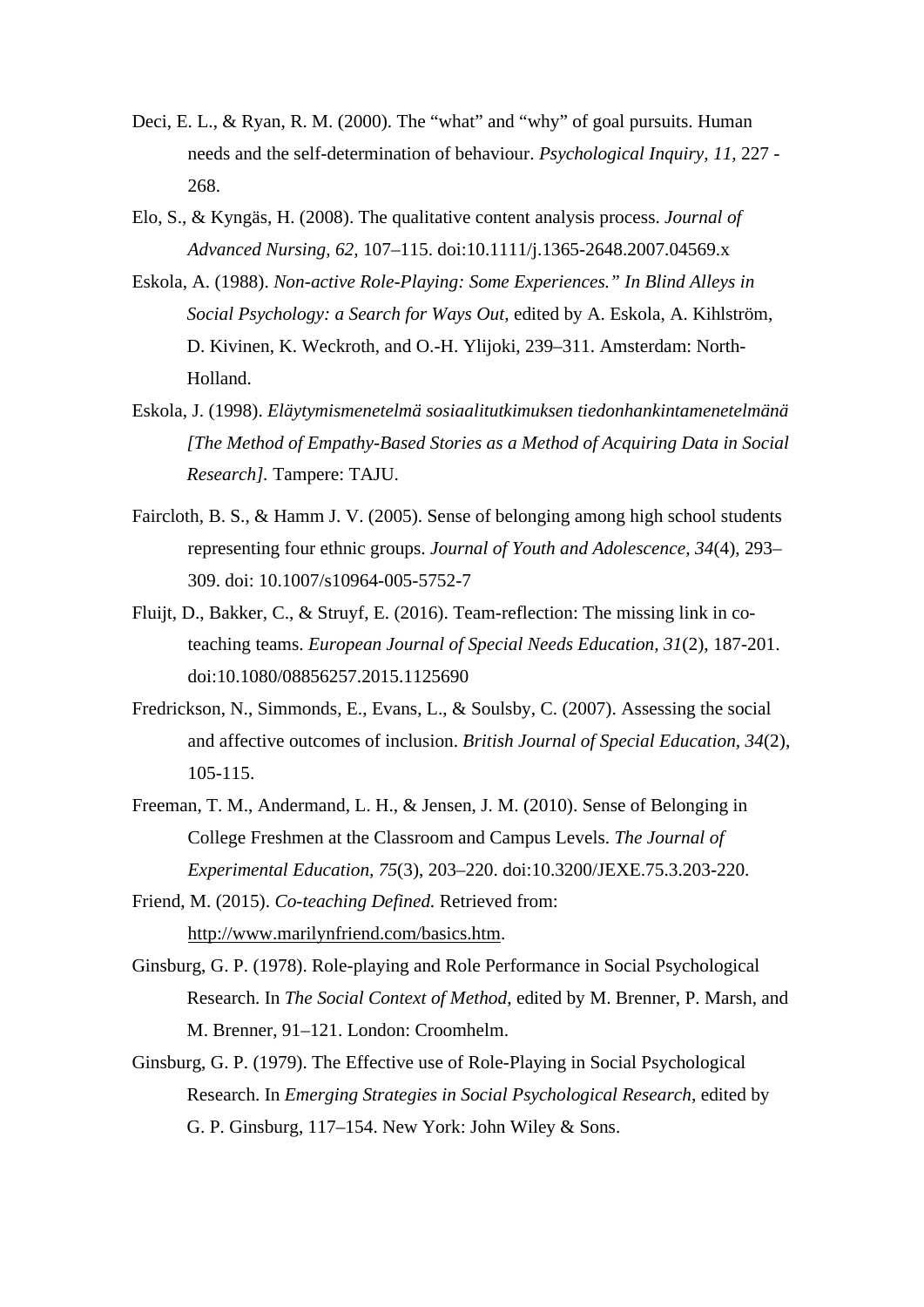- Given, L. M. (2008). *The SAGE Encyclopedia of Qualitative Research Methods.*  Thousand Oaks, California: SAGE Publications Inc.
- Gizir, S. (2018). The sense of classroom belonging among pre-service teachers: Testing a theoretical model. *European Journal of Educational Research, 8*(1), 87-97.
- Goodenow, C. (1993). The Psychological Sense of School Membership among Adolescents: Scale Development and Educational Correlates. *Psychology in the Schools, 30,* 79–90. doi:10.1002/ (ISSN)1520-6807.
- Hagerty, B. M., Lynch-Sauer, K., J. Patusky, K. L., Bouwsema, M., & Collier, P. (1992). Sense of Belonging: A Vital Mental Health Concept. *Psychiatric Nursing, 3,* 172–177. doi:10.1016/0883-9417(92)90028-H.
- Hoffman, M., Richmond, J., Morrow, J., & Salomone, K. (2002). Investigating "sense of belonging" in first-year college students. *Journal of College Student Retention: Research, Theory & Practice.* doi: https://doi.org/10.2190/DRYC-CXQ9-JQ8V-HT4V
- Howard, L., & Potts, E. A. (2009). Using Co-Planning Time: Strategies for a Successful Co-teaching Marriage. *TEACHING Exceptional Children Plus, 5* (4), 1–12. Retrieved from:<http://escholarship.bc.edu/education/tecplus/vol5/iss4/art2>
- Janis, I. L. (1982). *Groupthink.* 2nd ed. Boston: Houghton Mifflin.
- Juutinen, J. (2018*). Inside or outside? Small stories about the politics of belonging in preschools* (Doctoral dissertation). Retrieved from <http://jultika.oulu.fi/Record/isbn978-952-62-1881-6>
- Juvonen, J. (2006). Sense of Belonging, Social Bonds, and School Functioning. In P. Alexander and P. Winne (Eds), *Handbook of Educational Psychology 2nd ed.* (pp. 655–674). New York., NY: Macmillan.
- Krumpal, I. (2013). Determinants of Social Desirability Bias in Sensitive Surveys: a Literature Review. *Quality and Quantity 47* (4): 2025–2047.
- Kultalahti, S. (2015). *It's So Nice to be at Work!' Adopting Different Perspectives in Understanding Generation Y at Work.* Doctoral Dissertation, University of Vaasa, Finland.
- Lindsay, G. (2007). Educational Psychology and the Effectiveness of Inclusive Education/Mainstreaming. *British Journal of Educational Psychology, 77*(1), 1– 24.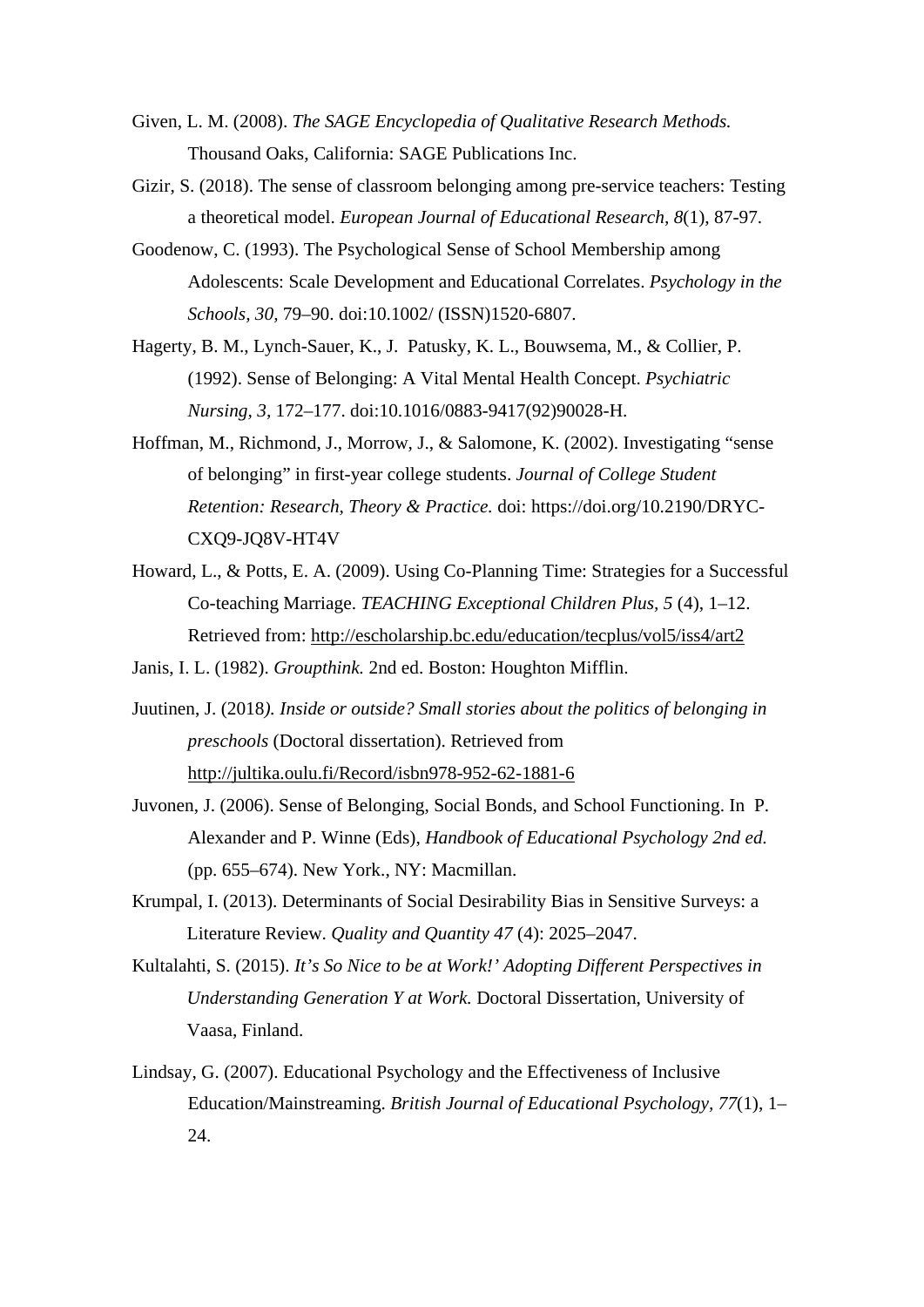- Littrell, P. C., Billingsley, B. S., & Cross, L. H. (1994). The effects of principal support on special and general educators' stress, job satisfaction, school commitment, health, and intent to stay in teaching. *Remedial and Special Education, 15*(5), 297–310.
- Malinen, O-P., & Palmu, I. (2017). Näkökulmia yhteisopettajuuteen [Perspectives on co-teaching]. *NMI Bulletin, 27*(3), 41–51.
- Maslow, A. (1962). *Toward a Psychology of Being.* Princeton, NJ: Van Nostrand.
- Merriam, S. B. (2009). *Qualitative research: A guide to design and implementation*. San Francisco, CA: Jossey-Bass.
- Mixon, D. (1972). Instead of Deception. *Journal of Social Behaviour, 2*, 145–178.
- Moisander, J., & Pesonen, S. (2002). Narratives of Sustainable Ways of Living: Constructing the Self and the Other as a Green Consumer. *Management Decision, 40*(4), 329–342.
- Murawski, W.W. (2008). Five keys to co-teaching in inclusive classrooms. *School Administrator, 65*(8), 29–39.
- Niemi, P. M., & Hotulainen, R. (2015). Enhancing students' sense of belonging through school celebrations: a study in Finnish lower-secondary schools. *International Journal of Research Studies in Education 5*(2), 43-58. doi: 10.5861/ijrse.2015.1197.
- Nislin, M., & Pesonen, H. (2018). Associations of self-perceived competence, wellbeing and sense of belonging among pre- and in-service teachers encountering children with diverse needs. *European Journal of Special Needs Education*. https://doi.org/10.1080/08856257.2018.1533093
- Osterman, K. F. (2000). Students' need for belonging in the school community. *Review of Educational Research, 70*(3), 323-367.
- Patton, M. Q. (2015). *Qualitative Research & Evaluation Methods*. London: SAGE.
- Pesonen, H. (2016). *Sense of belonging for students with intensive special education needs: an exploration of students' belonging and teachers' role in implementing support* (Doctoral dissertation). Retrieved from <https://helda.helsinki.fi/handle/10138/159852>
- Pesonen, H., Kontu, E., Saarinen, M., & Pirttimaa, R. (2015). Conceptions associated with sense of belonging in different school placements for Finnish pupils with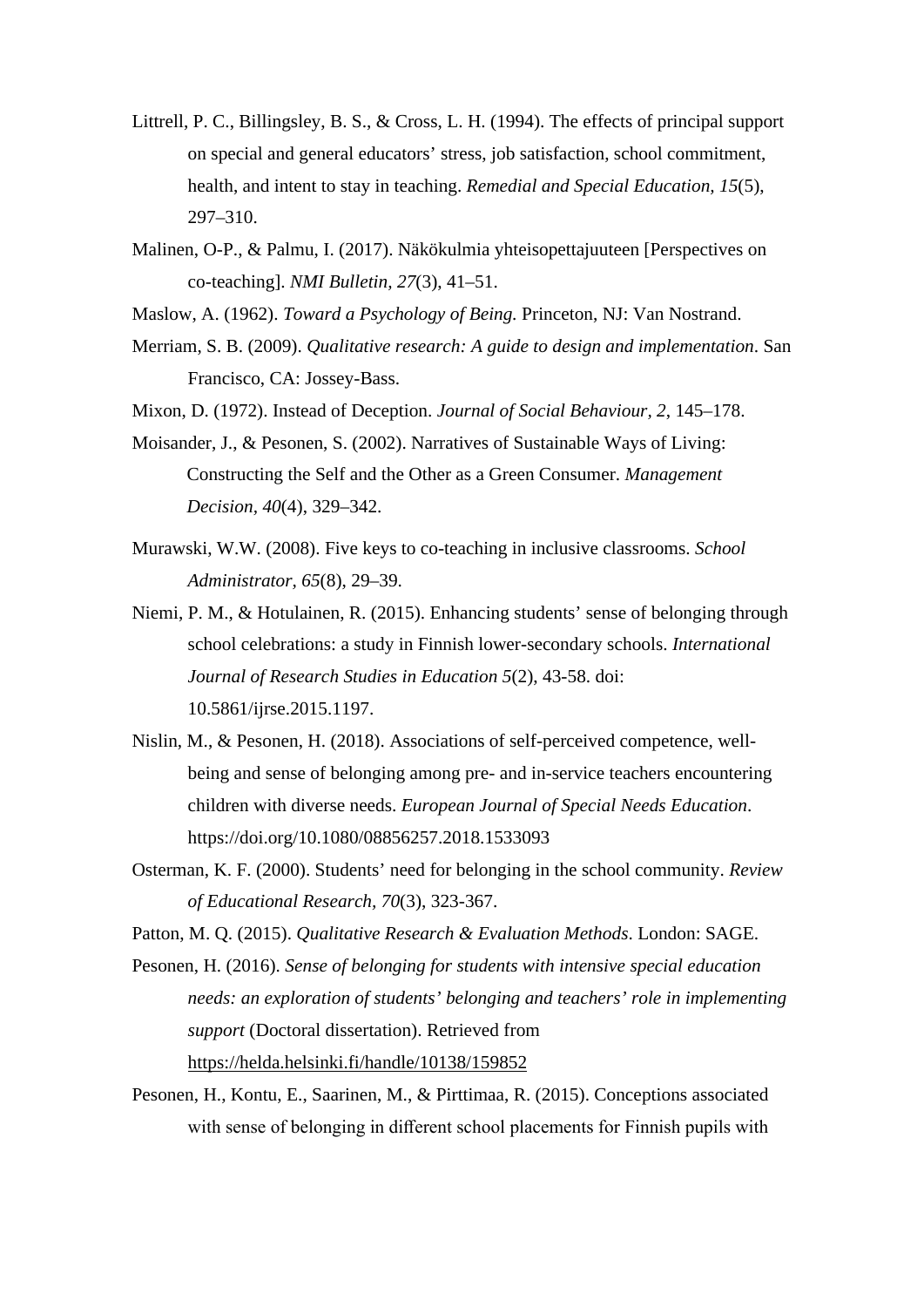special education needs. *European Journal of Special Needs Education, 31*(1), 59–75. doi:10.1080/08856257.2015.1087138.

- Polkinghorne, D. E. (1995). Narrative configuration in qualitative analysis. In J. A. Hatch, & R. Wisniewski (Eds.), *Life history and narrative* (pp. 5–23). London: Falmer Press.
- Pratt, S. (2014). Achieving symbiosis: Working through challenges found in coteaching to achieve effective co-teaching relationships. *Teaching and Teacher Education, 41,* 1-12.
- Russell, D. W., Altmaier, E., & Van Velzen, D. (1987). Job‐related stress, social support, and burnout among classroom teachers. *Journal of Applied Psychology, 72*(2), 269–274.
- Rytivaara, A. (2012). 'We don't question whether we can do this': Teacher identity in two co-teachers' narratives. *European Educational Research Journal, 11*(2), 302-313. DOI: http://dx.doi.org/10.2304/eerj.2012.11.2.304
- Rytivaara, A. & Kershner, R. (2012). Co-teaching as a context for teachers' professional learning and joint knowledge construction. *Teaching and Teacher Education, 28*(7), 999-1008. DOI: 10.1016/j.tate.2012.05.006
- Rytivaara, A., Pulkkinen, J. & de Bruin, C. L. (2019) Committing, engaging and negotiating: teachers' stories about creating shared spaces for co-teaching. *Teaching and Teacher Education 83*, 225-235. DOI: 10.1016/j.tate.2019.04.013
- Saloviita, T. (2018) How common are inclusive educational practices among Finnish teachers. *International Journal of Inclusive Education, 22*(5), 560-575, DOI: 10.1080/13603116.2017.1390001
- Saloviita, T. & Takala, M. (2010): Frequency of co-teaching in different teacher categories. *European Journal of Special Needs Education, 25*(4), 389-396. DOI: 10.1080/08856257.2010.513546
- Schnorr, R. F. (1997). From enrolment to membership: "Belonging" in middle and high school classes. *The Journal of the Association for Persons with Severe Handicaps, 22*(1), 1–15.
- Schuman, H., & Presser, S. (1981). *Questions and Answers in Attitude Surveys: Experiments on Question Form, Wording, and Context.* Orlando, FL: Academic Press.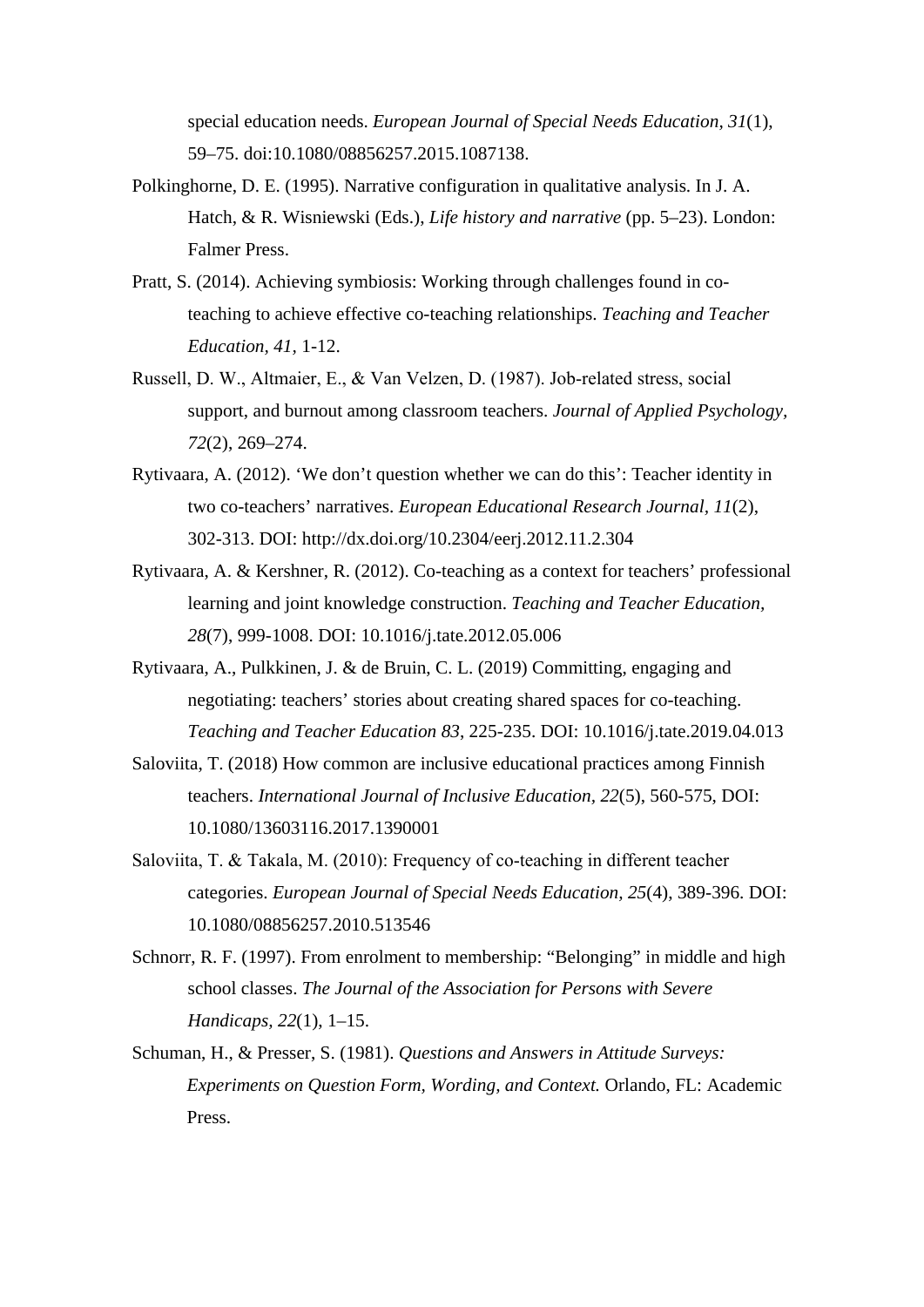- Shin, M., Lee, H., & McKenna, J. W. (2016). Special education and general education preservice teachers' co-teaching experiences: a comparative synthesis of qualitative research. *International Journal of Inclusive Education, 20*(1), 91- 107, doi: 10.1080/13603116.2015.1074732
- Skaalvik, E., & Skaalvik, S. (2011). Teacher job satisfaction and motivation to leave the teaching profession: Relations with school context, feeling of belonging, and emotional exhaustion. *Teaching and Teacher Education, 27,* 1029-1038.
- Wallin, A., Koro-Ljungberg, M., & Eskola, J. (2018). The method of empathy-based stories. *International Journal of Research and Method in Education.* https://doi.org/10.1080/1743727X.2018.1533937.
- van der Heijden, P. G. M., van Gils, G., Bouts, J., & Hox, J. J. (2000). A Comparison of Randomized Response, Computer-Assisted Self-Interview, and Face-to-Face Direct Questioning. Eliciting Sensitive Information in the Context of Welfare and Unemployment Benefit. *Sociologial Methods & Research, 28*, 505–537.
- Williams, L. J.,& Downing, J. E. (1998). Membership and belonging in inclusive classrooms: What do middle school students have to say? *Research and Practice for Persons with Severe Disabilities, 23*(2), 98–110.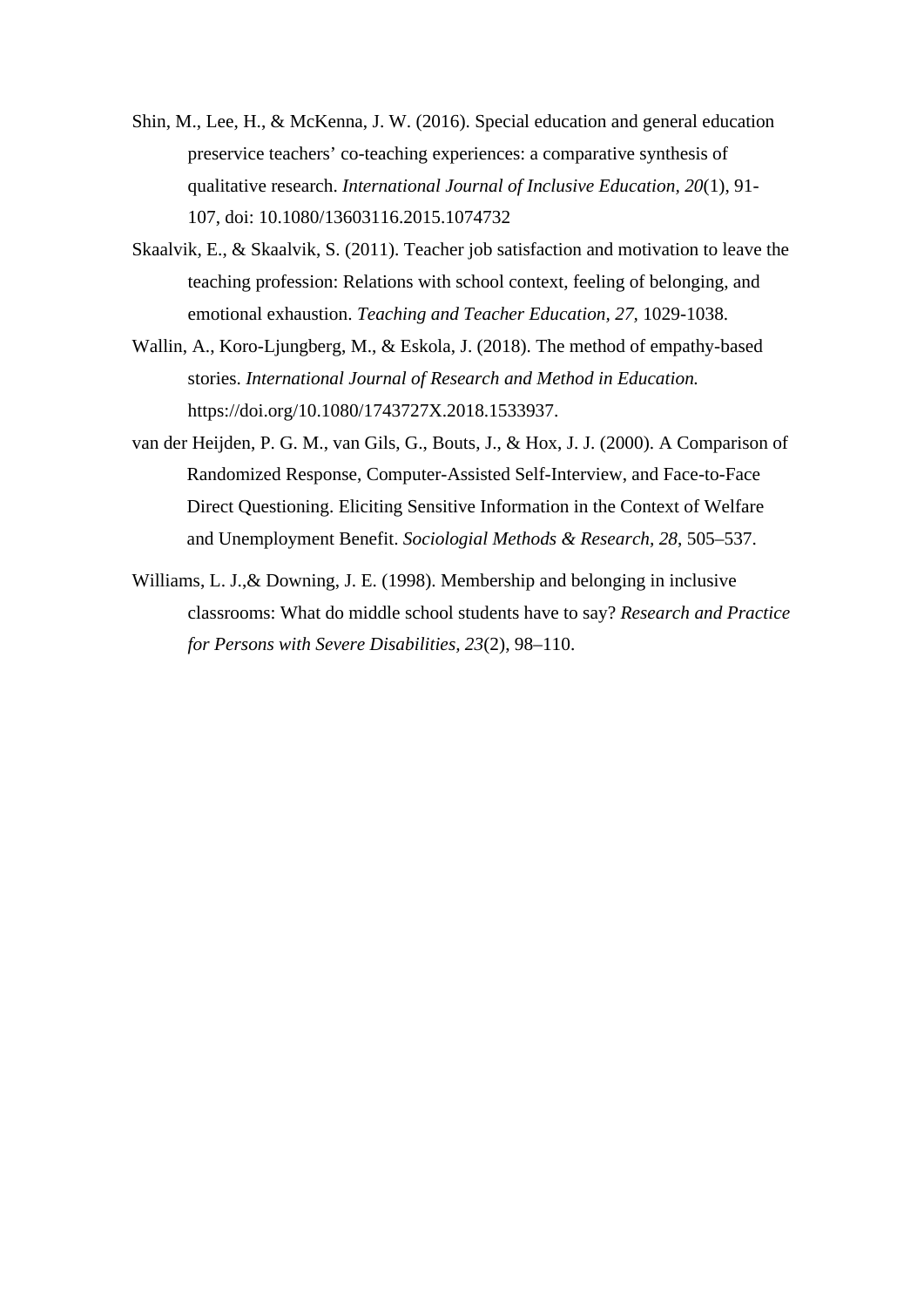|  | Table 1. Distribution of stories between schools |  |  |  |
|--|--------------------------------------------------|--|--|--|
|--|--------------------------------------------------|--|--|--|

| School   | Story 1 (enhancing) | Story 2 (hindering) |
|----------|---------------------|---------------------|
| School A |                     |                     |
| School B |                     |                     |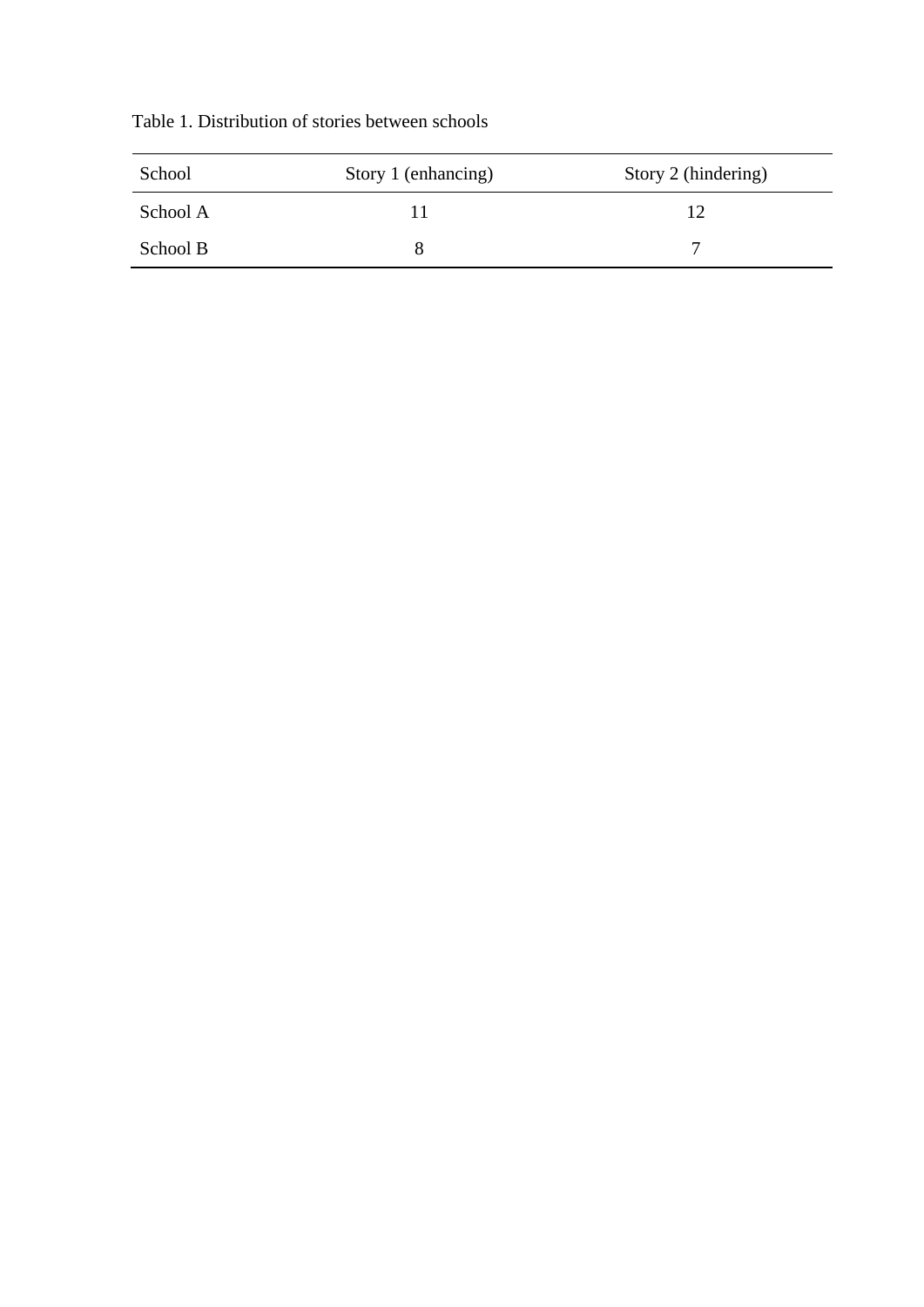| <b>Enhancing factors</b>                                                                                               | Dimension                            | Hindering factors                                                           |  |
|------------------------------------------------------------------------------------------------------------------------|--------------------------------------|-----------------------------------------------------------------------------|--|
| Division of work (14)<br>Planning $(14)$<br>Shared responsibilities and<br>commitment (11)                             | <b>Work practices</b>                | Not agreeing on matters<br>(5)<br>Not following the agreed<br>matters $(3)$ |  |
| Respecting and trusting<br>relationship $(11)$<br>Collegial support (11)<br>Atmosphere (6)<br>Knowing each other $(3)$ | <b>Mutual relationship</b>           | Discomfort (7)<br>Disrespect $(5)$                                          |  |
| Similar pedagogical thinking (7)<br>Individual strengths (5)                                                           | <b>Individual</b><br>characteristics | Differences in<br>pedagogical thinking (3)                                  |  |

Table 2. Comparison of the main categories.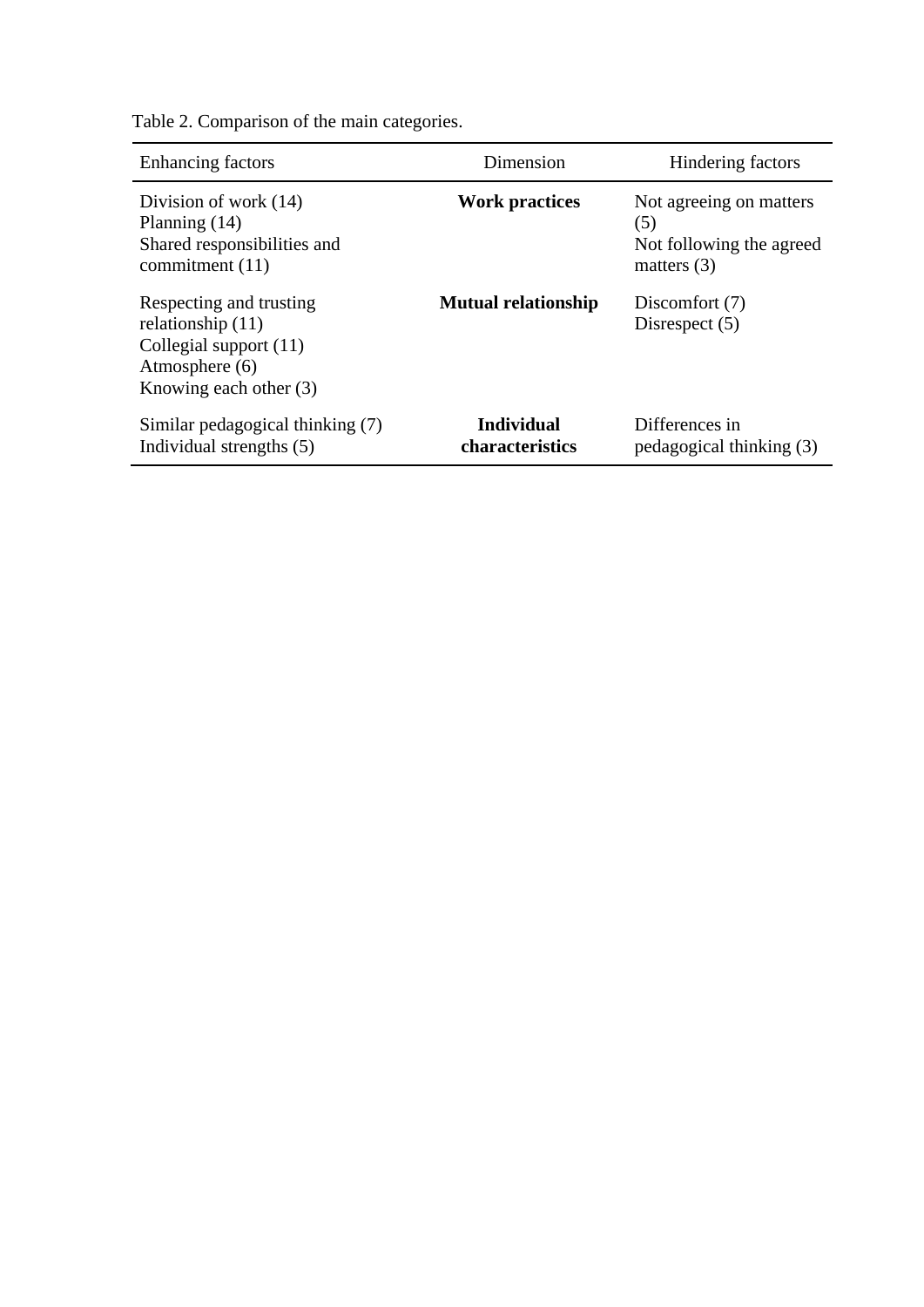

Figure 1. A model of teachers' sense of belonging depicting the association between relationships with colleagues, leadership, school climate, and sense of belonging. (Adapted from Juvonen, 2006, p. 668).